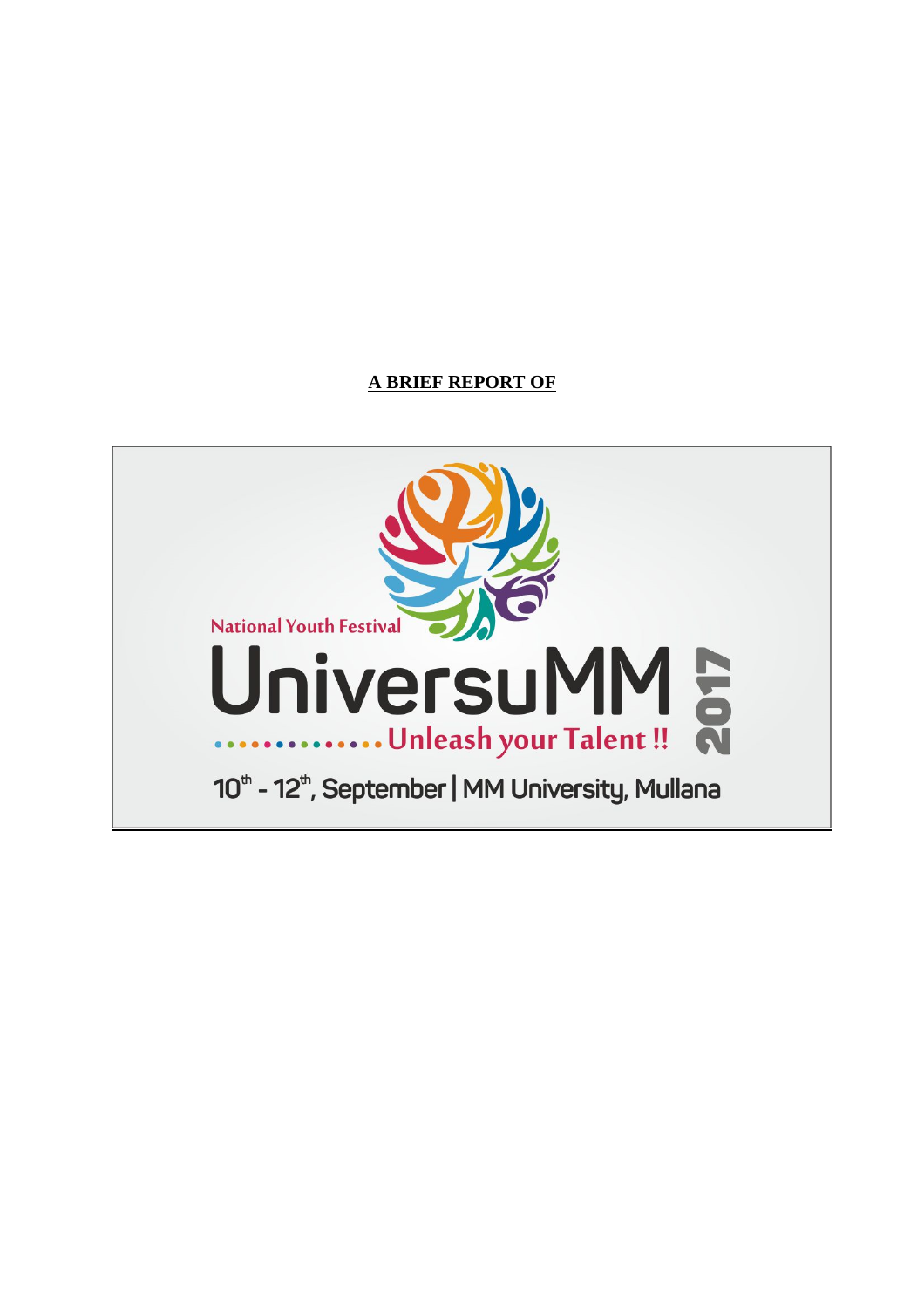### **ABOUT UNIVERSUMM**

UniversuMM is the most prominent youth festival amongst the Inter-University youth fests organized in the North India. The festival aims at bringing out the hidden talents of the students and helps them in their overall development. A combination of Cultural, Sports, Fine Arts, Technical events, uncontrolled glamour, Literary- the fest creates an aura of fun and frolic for three days. Students being the organizers nurture their leadership and managerial skills during the ceremony. The fest becomes a feast for the students for the whole year to come. Students from different cultural and social background come at one platform to showcase their talents. A plethora of diversity amalgamate into oneness and unity, giving the word UniversuMM its real sense. The main attractions during this mega festival include Fashion Parade, Battle of Bands, Star Night, Group Dances, Mr. & Ms. UniversuMM, Game-Designing, Robowars, Aeromodelling filled with enthusiastic and lively spirit of the youth. UniversuMM in the past has witnessed galaxy of stars in the star nights including the Aryans, Kailash Kher, Sunidhi Chauhan, Badshah etc.

### **BRIEF REPORT OF UNIVERSUMM 2017**

The national level youth festival UniversuMM 2K17 was organized in the Maharishi Markandeshwar University, Mullana, Ambala from 10 September, 2017 to 12 September, 2017, in which students from about 240 universities and colleges participated in 95 team and individual competitions. These competitions were divided into different categories such as cultural, literary, fine arts, technical, management, hospitality, health science etc.

In the cultural category, different competitions related to dance, music and singing were included in which the fashion parade, battle of bands, folk dance were the main attractions. Among the fine arts category events like Rangoli, Mehendi, greeting cards, cartoon, pot painting etc. attracted more competitors.

In Hospitality category, Flower Arrangement, Sweet Dish: in Literary Category, Debate Contest, Essay Writing, Spellthon, Quiz etc. In Management category, CEO Talk, Rural Marketing, Cricket Bid, Business Intelligence: and in Sport Competition, Badminton, Basketball, Squash, Cricket and Tug of War were more popular. In the technical competition, Robo Soccer, Hurdle Mania, Cycle-o- Expert etc. were craze.

The three-day National Youth Festival, UniversuMM 2K17, was inaugurated on 10th September, 2017 at Maharishi Markandeshwar University, Mullana Ambala. The participants were welcomed by the NSS volunteers in a traditional manner by applying tilak and offering sweets.

UniversuMM 2K17 was inaugurated by the Chief Guest, Dr. Vishal Garg, Treasurer, MMU Mullana by lighting the wisdom lamp. On this occasion, Dr. Victor Gambhir, Vice Chancellor, M. M.U. Mullana, Dr. Harish Sharma, Vice Chancellor MMU, Sadopur and Dr. JK Sharma, UniversuMM Convener, Deans Principals and faculty members attended the function. Dr. Anil Sharma welcomed all the participants in UniversuMM 2K17. Dr. JK Sharma, UniversuMM Convener encouraged all the contestants and promised to give them a healthy competition.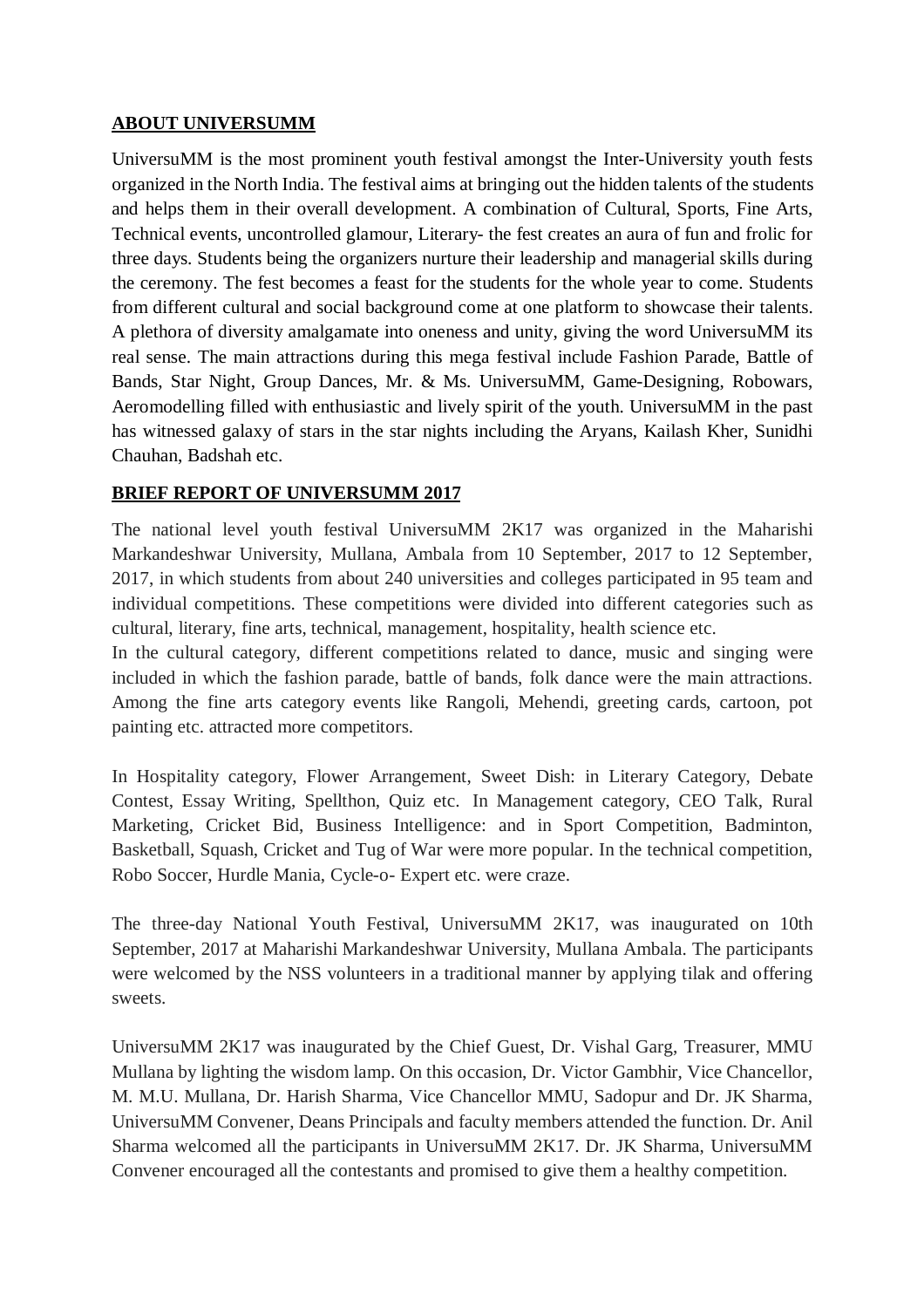The program started with the presentation of various dances like Gidda, Nepali dance, Bandladeshi dance, Bhutani dance, Punjabi Bhangra and Haryanvi, giving message of unity through students of MMU Mullana.

On the day one, 43 competitions were organized, in which duets, battles of band, western dance, folk dance, stand-up comedy, simulation, drama, fashion parade and Mega Model Hunt were the main events. The first phase of some competitions culminated and results of some events like Duet Singing, Da Vinci Code, Code War, million dollar prank were declared. Competition was so tough that declaring results for the judges proved to be a very difficult task. The first place in the duet singing went to CSJM University, Kanpur and second and the third place went to LPU, Jalandhar, the first place in Million dollar prank went to LPU, Jalandhar and second and third place went to M. M. Institute of Management and the first place in Da Vinci Code went to PIET, Panipat and second and third place went to M.M. Engineering College.

On day two of UniversuMM 2k17, which was also the birthday of Shri Tarsem Kumar Garg Honorable Chancellor MMU, was celebrated as the Foundation Day. The second day of UniversuMM started with the NSS Volunteers with Blood Donation Camp. Launched by Shri Tarsem Garg Chancellor MMU. 45 units of blood was collected in this camp. Considering the environment as an important responsibility, tree plantation was also organized. After that, Competitive events were organized for singing, couple dance, group dance, Mr. and Miss UniversuMM 2k17, mega model hunt, sports and entertainment quiz, pot painting, henna designing etc. were organised.

Star Night was organized on the second day in the evening, in which "Jubin Nautiyal" Bollywood Singer and international celebrity and YouTube singer "Sherley Setia" made the evening memorable.

The third day was a very important day for the contestants as it was the last stage of the ongoing three-day program. Events conducted were The Voices UniversuMM, Nrityanjali, The Dance Ideal, Street Play, UniversuMM Grand Quiz, Two Faces, The Designer, The Speaking Chameleon, Spellthon, War of Words, Theme Creation Competition, CEO Talk, Techno Vision, Brain Storm etc. Every participant wanted to enjoy on the last day to the fullest.

Everybody connected with UniversuMM wanted to cherish sweet memories in their minds. All the contestants returned to their homes after enjoying the tension of the competition and healthy entertainment of this youth festival which lasted for three days, but with a large number of new friends and their mobile numbers. Probably, it was the largest and most magnificent youth festival in North India.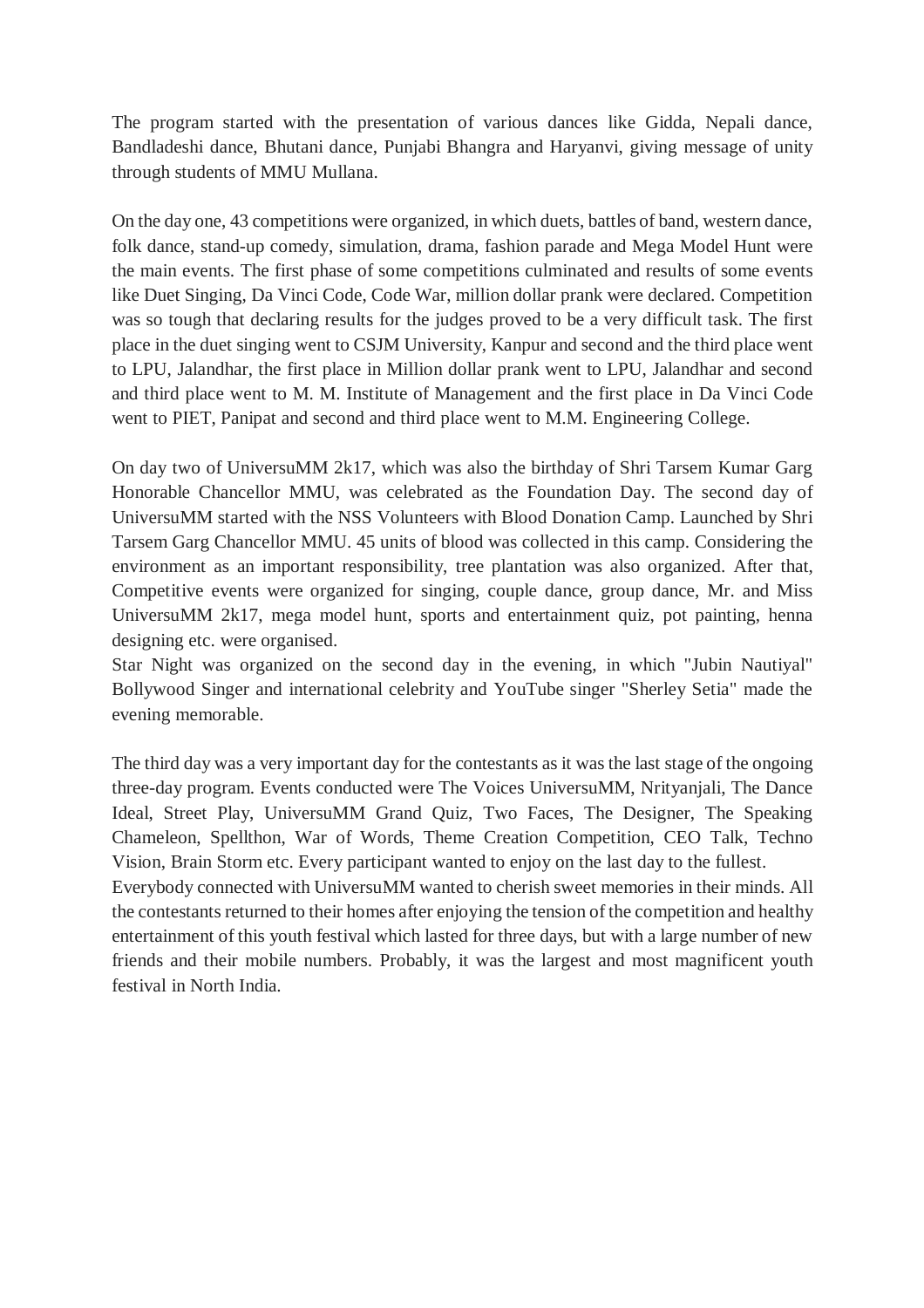### **ABOUT UNIVERSUMM 2017 EVENTS**

UniversuMM 2017 was conducted from  $10^{th} - 12^{th}$  September 2017 (Sunday, Monday & Tuesday). The festival had events under the following categories:

- 1. Performing Arts (Music, Dance, Theatre & Fine Arts)
- 2. Life Style (Fashion & Personality)
- 3. Literary Skills
- 4. Quizzing
- 5. Sports & Games
- 6. Technical (Engineering)
- 7. Hospitality
- 8. Health & Fitness
- 9. Management

Life Style Category was introduced for the first time in UniversuMM 2017.

A total of 91 events where conducted under the above mentioned categories with Prizes in cash on offer for all these events.

A total of 1704500 INR was on offer to be won by the competitors. The detailed team size, cash prizes & event coordinator for the event is mention below:

| Sl. No         | Category | <b>Event Name</b>                 | <b>Team Size</b> | First | Second | Third |
|----------------|----------|-----------------------------------|------------------|-------|--------|-------|
| $\mathbf{1}$   | Literary | War of Words                      | $\overline{2}$   | 15000 | 10000  | 7500  |
| $\overline{2}$ | Literary | <b>Outlook: English</b>           |                  | 7500  | 5000   | 2500  |
| $\overline{3}$ | Literary | Outlook: Hindi                    |                  | 7500  | 5000   | 2500  |
| $\overline{4}$ | Literary | Spellathon                        |                  | 5000  | 3000   | 2000  |
| 5              | Literary | The Might Pen: Creative Writing   |                  | 5000  | 3000   | 2000  |
|                |          | Marathon (English)                |                  |       |        |       |
| 6              | Literary | The Might Pen: Creative Writing   | $\mathbf{1}$     | 5000  | 3000   | 2000  |
|                |          | Marathon (Hindi)                  |                  |       |        |       |
| $\overline{7}$ | Literary | The Inkpot: Poetry writing $&$    | $\mathbf{1}$     | 5000  | 3000   | 2000  |
|                |          | Recitation (English)              |                  |       |        |       |
| 8              | Literary | The Inkpot: Poetry writing $&$    | $\mathbf{1}$     | 5000  | 3000   | 2000  |
|                |          | Recitation (Hindi)                |                  |       |        |       |
| 9              | Literary | The Speaking Chamaleon (hindi)    | $\mathbf{1}$     | 5000  | 3000   | 2000  |
| 10             | Literary | The Speaking Chamaleon            | $\mathbf{1}$     | 5000  | 3000   | 2000  |
|                |          | (English)                         |                  |       |        |       |
| 11             | Music    | The Voice Universumm (Indian)     | $\mathbf{1}$     | 7500  | 5000   | 2500  |
| 12             | Music    | The Voice Universumm              | 1                | 7500  | 5000   | 2500  |
|                |          | (Western)                         |                  |       |        |       |
| 13             | Music    | <b>Symphony: Duet Singing</b>     | $\overline{2}$   | 10000 | 7500   | 5000  |
| 14             | Music    | The Choir: Group Singing          | $*5-12$          | 15000 | 10000  | 7500  |
| 15             | Music    | Wordplay: Rap                     |                  | 7500  | 5000   | 2500  |
| 16             | Music    | Battle of the Bands               | $*3-12$          | 40000 | 20000  | 10000 |
| 17             | Dance    | Nrityanjali: Classical Solo Dance | $\mathbf{1}$     | 7500  | 5000   | 2500  |
| 18             | Dance    | The Dance Idol: Western Solo      | $\mathbf{1}$     | 7500  | 5000   | 2500  |
|                |          | Dance                             |                  |       |        |       |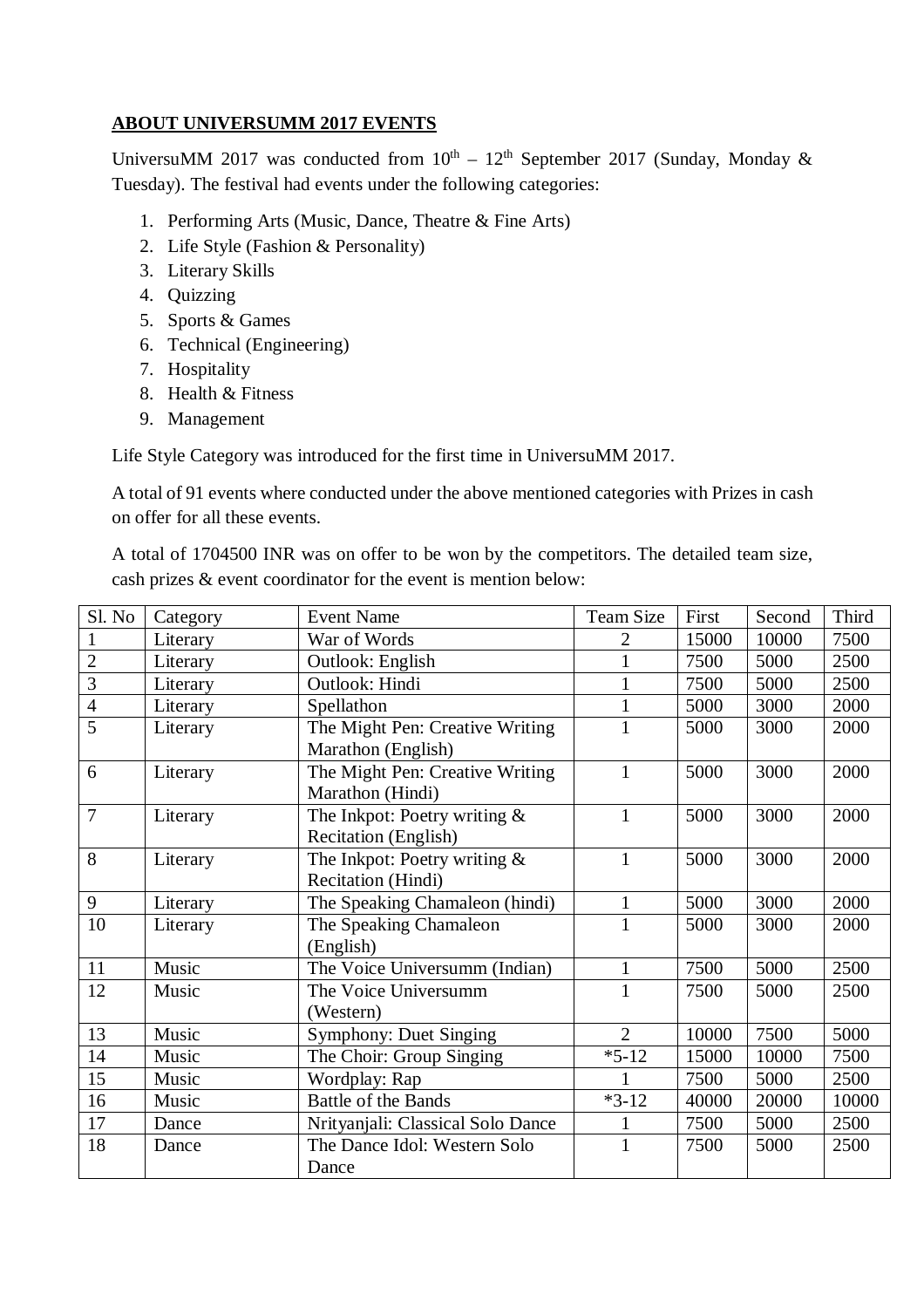| 19              | Dance            | The Dance Idol: Folk Solo Dance         | 1              | 7500  | 5000  | 2500  |
|-----------------|------------------|-----------------------------------------|----------------|-------|-------|-------|
| 20              | Dance            | Danza Duo: Duet Dance                   | $\overline{2}$ | 10000 | 7500  | 5000  |
| 21              | Dance            | <b>Footfall: Group Dance</b>            | $*6-16$        | 15000 | 10000 | 7500  |
| 22              | Dance            | The Vintage Show: Group Folk            | $*8-16$        | 30000 | 20000 | 10000 |
|                 |                  | Dance                                   |                |       |       |       |
| 23              | Dance            | Folklore: International Group           | $*4-12$        | 20000 | 15000 | 10000 |
|                 |                  | <b>Folk Dance</b>                       |                |       |       |       |
| 24              | Theatre          | <b>Expresso: Street Play</b>            | $*6-22$        | 15000 | 10000 | 5000  |
| 25              | Theatre          | Sattire Parody: Skit                    | $*6-16$        | 15000 | 10000 | 5000  |
| 26              | Theatre          | Shaddow Play: Mime                      | $*6-16$        | 15000 | 10000 | 5000  |
| 27              | Theatre          | Just for Gag: Stand Up                  | $*1-2$         | 5000  | 3000  | 2000  |
| 28              | Theatre          | Copycat: Mimicry / Beat Boxing          | $*1-2$         | 5000  | 3000  | 2000  |
| 29              | Fashion          | Mr. Universum                           | $\mathbf{1}$   | 10000 | 5000  |       |
| 30              | Fashion          | Ms. Universum                           | $\mathbf{1}$   | 10000 | 5000  |       |
| 31              | Fashion          | Universumm Mega Model Hunt:             | $\mathbf{1}$   | 10000 | 5000  |       |
|                 |                  | Male                                    |                |       |       |       |
| 32              | Fashion          | Universumm Mega Model Hunt:             | $\mathbf{1}$   | 10000 | 5000  |       |
|                 |                  | Female                                  |                |       |       |       |
| 33              | Fashion          | <b>Couture Calls: Fashion Show</b>      | $*8-24$        | 40000 | 30000 | 20000 |
| 34              | Quizzing         | Universumm Grand Quiz                   | $*2-3$         | 7500  | 5000  | 2500  |
| 35              | Quizzing         | The B-Quiz: Business Quiz               | $*2-3$         | 7500  | 5000  | 2500  |
| $\overline{36}$ | Quizzing         | Sports & Entertainment Quiz             | $*2-3$         | 7500  | 5000  | 2500  |
| 37              | Fine Arts        | <b>Expression: Greeting Card Design</b> | $\mathbf 1$    | 5000  | 3000  | 2000  |
| 38              | Fine Arts        | Vibgyor: Color Mixing                   | $\mathbf{1}$   | 5000  | 3000  | 2000  |
| 39              | Fine Arts        | Pot Painting                            | $\mathbf{1}$   | 5000  | 3000  | 2000  |
| 40              | Fine Arts        | Charcoalism: Charcoal Potrait           | $\overline{1}$ | 5000  | 3000  | 2000  |
|                 |                  | Design                                  |                |       |       |       |
| 41              | <b>Fine Arts</b> | Mehndi Designing                        | $\overline{2}$ | 7500  | 5000  | 2500  |
| 42              | Fine Arts        | Two Face: Face Painting                 | $\mathbf{2}$   | 7500  | 5000  | 2500  |
| 43              | Fine Arts        | Kalabaaj: Cartooning & Tattoo           | $\overline{2}$ | 7500  | 5000  | 2500  |
|                 |                  | Making                                  |                |       |       |       |
| 44              | Fine Arts        | The Designer: Rangoli                   | $*1-2$         | 7500  | 5000  | 2500  |
| 45              | Sports & Games   | Cricket (Male)                          | $*11 - 15$     | 25000 | 12500 |       |
| 46              | Sports & Games   | Basketball (Male)                       | $*5-8$         | 15000 | 7500  |       |
| 47              | Sports & Games   | <b>Basketball</b> (Female)              | $*5-8$         | 15000 | 7500  |       |
| 48              | Sports & Games   | Volleyball (Male)                       | $*6-8$         | 15000 | 7500  |       |
| 49              | Sports & Games   | <b>Badminton (Male): Singles</b>        | 3              | 12000 | 6000  |       |
| 50              | Sports & Games   | <b>Badminton (Female): Singles</b>      | 3              | 12000 | 6000  |       |
| 51              | Sports & Games   | <b>Badminton (Mixed): Doubles</b>       | $\overline{2}$ | 10000 | 5000  |       |
| 52              | Sports & Games   | Squash (Male): Single                   | $\mathbf{1}$   | 7500  | 4000  |       |
| 53              | Sports & Games   | Squash (Female): Single                 | $\mathbf{1}$   | 7500  | 4000  |       |
| 54              | Sports & Games   | Squash (Mixed): Doubles                 | $\overline{2}$ | 10000 | 5000  |       |
| 55              | Sports & Games   | Table Tennis (Male): Single             | $\mathbf{1}$   | 7500  | 4000  |       |
| 56              | Sports & Games   | Table Tennis (Female): Single           | 1              | 7500  | 4000  |       |
| 57              | Sports & Games   | Tug of War (Male)                       | $*10-12$       | 10000 | 5000  |       |
| 58              | Sports & Games   | Tug of War (Female)                     | $*10-12$       | 10000 | 5000  |       |
| 59              | Tech Fest: ECE   | <b>Brain Games</b>                      | $\overline{2}$ | 7500  | 5000  | 2500  |
| 60              | Tech Fest: ECE   | Hurdle Mania                            | $*1-4$         | 7500  | 5000  | 2500  |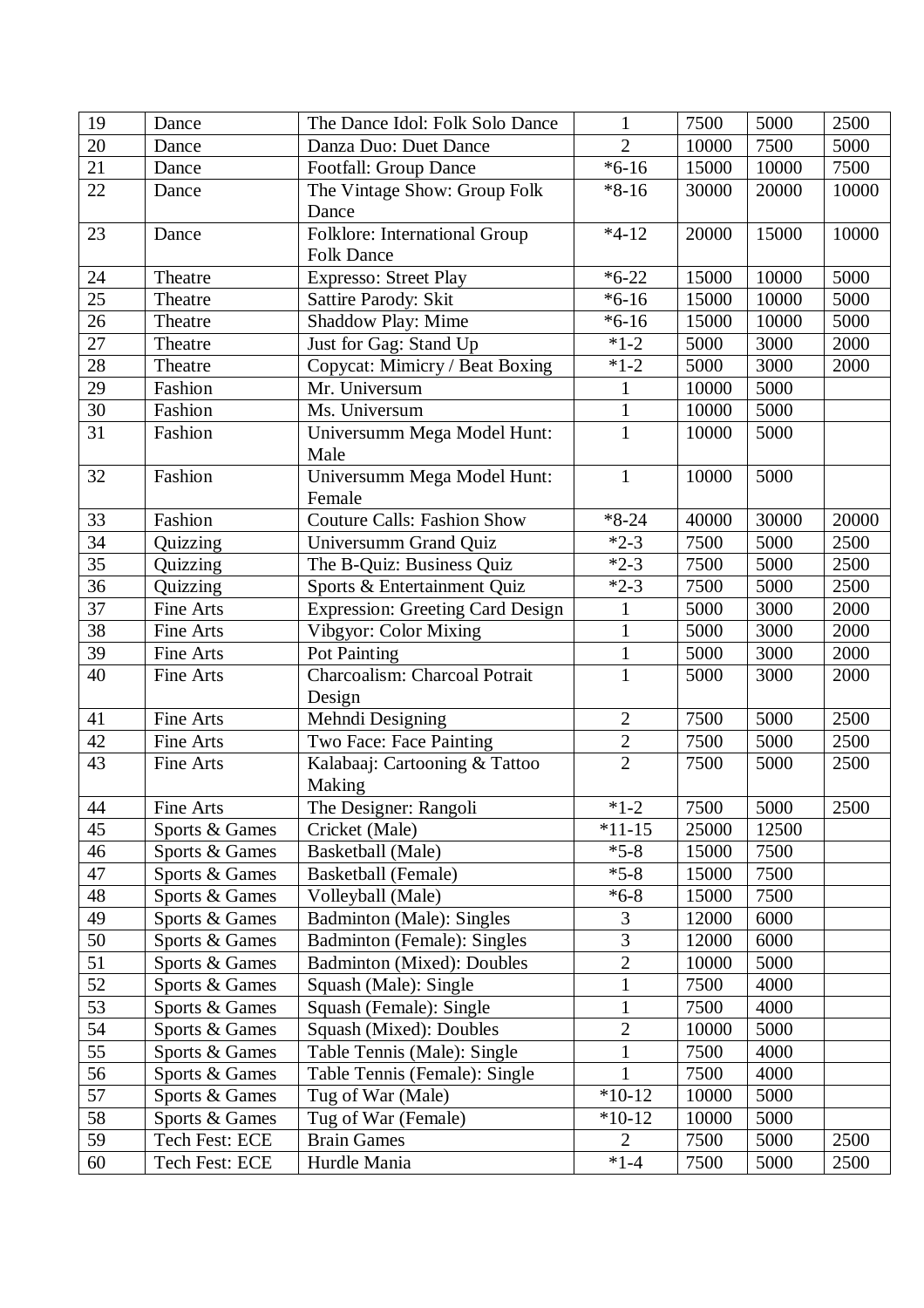| 61              | Tech Fest: MEC          | Robo Soccer                              | $*1-4$                  | 7500  | 5000  | 2500  |
|-----------------|-------------------------|------------------------------------------|-------------------------|-------|-------|-------|
| 62              | Tech Fest: MEC          | Cycle-o-Expert                           | $*1-3$                  | 7500  | 5000  | 2500  |
| 63              | Tech Fest: MEC          | Lathe Combat                             | $*1-2$                  | 7500  | 5000  | 2500  |
| 64              | Tech Fest: CSE          | Hackathon                                | $*3-4$                  | 25000 | 15000 | 10000 |
| 65              | Tech Fest: Bio          | Biograffiting                            | $*1-2$                  | 7500  | 5000  | 2500  |
| 66              | Tech Fest: Civil        | <b>Bridge Fabrication Championship</b>   | $\overline{2}$          | 10000 | 7500  | 5000  |
| 67              | Tech Fest: Civil        | <b>Mighty Cantiliever</b>                | $*1-3$                  | 7500  | 5000  | 2500  |
| 68              | Tech Fest: Civil        | Paper Cable Contest                      | $\overline{2}$          | 7500  | 5000  | 2500  |
| 69              | Tech Fest: ELE          | Technovision                             | $*1-2$                  | 7500  | 5000  | 2500  |
| 70              | Tech Fest: CA           | Code War                                 | $\overline{2}$          | 7500  | 5000  | 2500  |
| 71              | Tech Fest: CSE          | Da Vinci Code                            | $\mathbf{1}$            | 7500  | 5000  | 2500  |
| 72              | Tech Fest: CA           | Code Crunchers                           | $\mathbf{1}$            | 7500  | 5000  | 2500  |
| $\overline{73}$ | <b>Management Fest</b>  | App Challenge                            | $\overline{2}$          | 7500  | 5000  | 2500  |
| 74              | <b>Management Fest</b>  | <b>Rural Promcio</b>                     | $\overline{2}$          | 7500  | 5000  | 2500  |
| 75              | <b>Management Fest</b>  | Mad Ads                                  | $\overline{4}$          | 10000 | 7500  | 5000  |
| 76              | <b>Management Fest</b>  | <b>CEO Talk</b>                          | $\overline{\mathbf{3}}$ | 7500  | 5000  | 2500  |
| $\overline{77}$ | <b>Management Fest</b>  | Million Dollar Prank                     | $\overline{3}$          | 7500  | 5000  | 2500  |
| 78              | <b>Management Fest</b>  | Cric Bid                                 | $\overline{2}$          | 5000  | 3000  | 2000  |
| 79              | <b>Management Fest</b>  | <b>Biz Intelligence</b>                  | $\overline{2}$          | 5000  | 3000  | 2000  |
| 80              | <b>Hospitality Fest</b> | <b>Fantasize With Flowers</b>            | $\overline{2}$          | 7500  | 5000  | 2500  |
| 81              | <b>Hospitality Fest</b> | $Cook - In - Turns$                      | $\overline{2}$          | 7500  | 5000  | 2500  |
| $\overline{82}$ | <b>Hospitality Fest</b> | <b>Lazatte Mithas</b>                    | $\overline{2}$          | 7500  | 5000  | 2500  |
| 83              | <b>Hospitality Fest</b> | Knowledge Battle                         | $\overline{2}$          | 7500  | 5000  | 2500  |
| 84              | <b>Hospitality Fest</b> | Theme Creation Competition               | $*2-4$                  | 7500  | 5000  | 2500  |
| 85              | <b>Health Fest</b>      | <b>Brain Storm</b>                       | $*2-3$                  | 10000 | 7500  | 5000  |
| 86              | <b>Health Fest</b>      | <b>Crack the Case</b>                    | $\mathbf{1}$            | 7500  | 5000  | 2500  |
| 87              | <b>Health Fest</b>      | Poster Competition on Health             | $\mathbf{1}$            | 5000  | 3000  | 2000  |
|                 |                         | Promotion                                |                         |       |       |       |
| 88              | <b>Health Fest</b>      | <b>Gregory House MD</b>                  | $*2-4$                  | 10000 | 7500  | 5000  |
| 89              | <b>Health Fest</b>      | <b>Health Express</b>                    | $\mathbf{1}$            | 7500  | 5000  | 2500  |
| 90              | <b>Tech Fest</b>        | <b>National Legal Essay Writing</b>      | $\overline{1}$          | 7500  | 5000  | 2500  |
|                 |                         | Competition                              |                         |       |       |       |
| 91              | <b>Tech Fest</b>        | <b>National Level Paper Presentation</b> | $*1-2$                  | 7500  | 5000  | 2500  |

## **LIST OF PARTICIPATING INSTITUTIONS**

| SL.            |  |
|----------------|--|
| N <sub>O</sub> |  |

## **NAME OF INSTITUTIONS**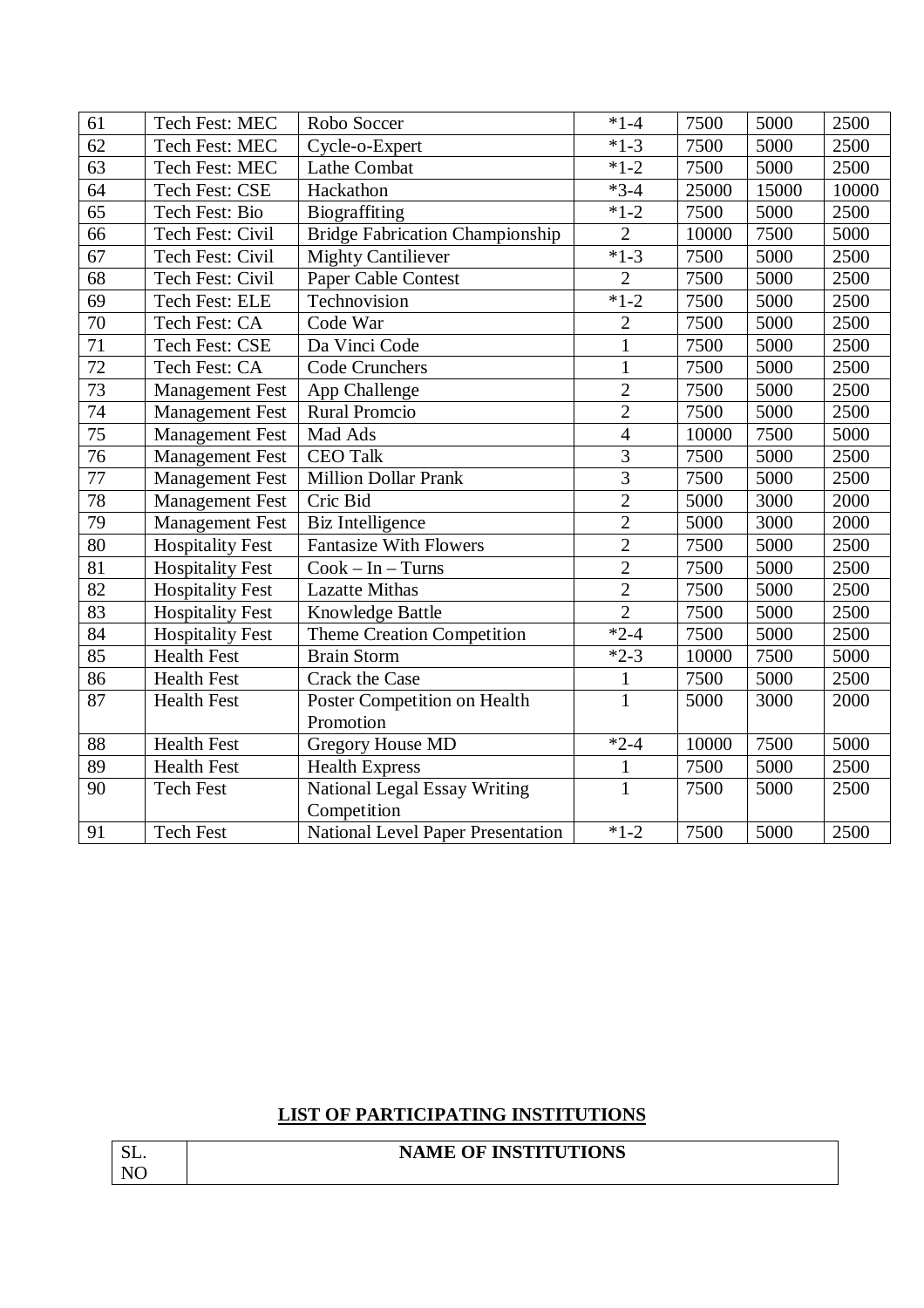| $\mathbf{1}$   | ABES ENGINEERING COLLEGE                                |
|----------------|---------------------------------------------------------|
| $\overline{2}$ | ALIGARH MUSLIM UNIVERSITY                               |
| 3              | ALL INDIA JAT HEROES COLLEGE ROHTK                      |
| 4              | ALLIANCE SCHOOL OF LAW                                  |
| 5              | AMITY LAW SCHOOL CENTRE II, AMITY UNIVERSITY, NOIDA     |
| 6              | AMITY LAW SCHOOL, AMITY UNIVERSITY HARYANA              |
| $\tau$         | AMITY SCHOOL OF ENGINEERING & TECHNOLOGY                |
| 8              | AMITY UNIVERSITY GURGAON                                |
| 9              | AMITY UNIVERSITY RAJASTHAN                              |
| 10             | AMITY UNIVERSITY, LUCKNOW CAMPUS                        |
| 11             | AMITY UNIVERSITY, NOIDA                                 |
| 12             | ARMY INSTITUTE OF LAWRN                                 |
|                | 13 ARYA P.G COLLEGE                                     |
| 14             | BABA BANDA SINGH BAHADUR ENGINEERING COLLEGE            |
| 15             | <b>BANASTHALI UNIVERSITY JAIPUR</b>                     |
| 16             | BANGALORE INSTITUTE OF LEGAL STUDIES, BENGALURU         |
| 17             | BEACON INSTITUTE OF TECHNOLOGY                          |
| 18             | BHAGWAN PARSHURAM COLLEGE, KURUKSHETRA                  |
| 19             | BRCM COLLEGE OF ENGINEERING & TECHNOLOGY                |
| 20             | CAMPUS LAW CENTRE, DELHI UNIVERSITY                     |
| 21             | CCS UNIVERSITY, MEERUT                                  |
| 22             | CGC TECHNICAL CAMPUS - FACULTY OF ENGINEERING           |
| 23             | CHANDIGARH COLLEGE OF HOSPITALITY                       |
| 24             | <b>CHANDIGARH ENGINEERING COLLEGE</b>                   |
|                | 25   CHANDIGARH GROUP OF COLLEGE, LANDRAN               |
| 26             | CHANDIGARH GROUP OF COLLEGE, LANDRAN, MOHALI            |
| 27             | <b>CHANDIGARH GROUP OF COLLEGES</b>                     |
| 28             | CHANDIGARH UNIVERSITY, (MOHALI)                         |
| 29             | CHANKAYA NATIONAL LAW UNIVERSITY, PATNA                 |
| 30             | <b>CHITKARA UNIVERSITY</b>                              |
| 31             | COLLEGE OF COMMERCE, ARTS & SCIENCE                     |
| 32             | <b>COLLEGE OF LEGAL STUDIES(UPES)</b>                   |
| 33             | CT INSTIUTE OF HOTEL MANAGEMENT AND CATERING TECHNOLOGY |
| 34             | CT INSTIUTTE OF ENGINEERING, MANAGEMENT & TECHNOLOGY    |
| 35             | <b>D AV CHANDIGARH</b>                                  |
| 36             | D N POSTGRADUATE COLLEGE HISAR                          |
| 37             | D.E.S. NAVALMAL FIRODIA LAW COLLEGE, PUNE               |
| 38             | D.I.T. UNIVERSITY                                       |
| 39             | DAV COLLEGE                                             |
| 40             | DAV COLLEGE YAMUNANAGAR                                 |
| 41             | DAV COLLEGE, KANPUR                                     |
| 42             | DAV UNIVERSITY JALANDHAR                                |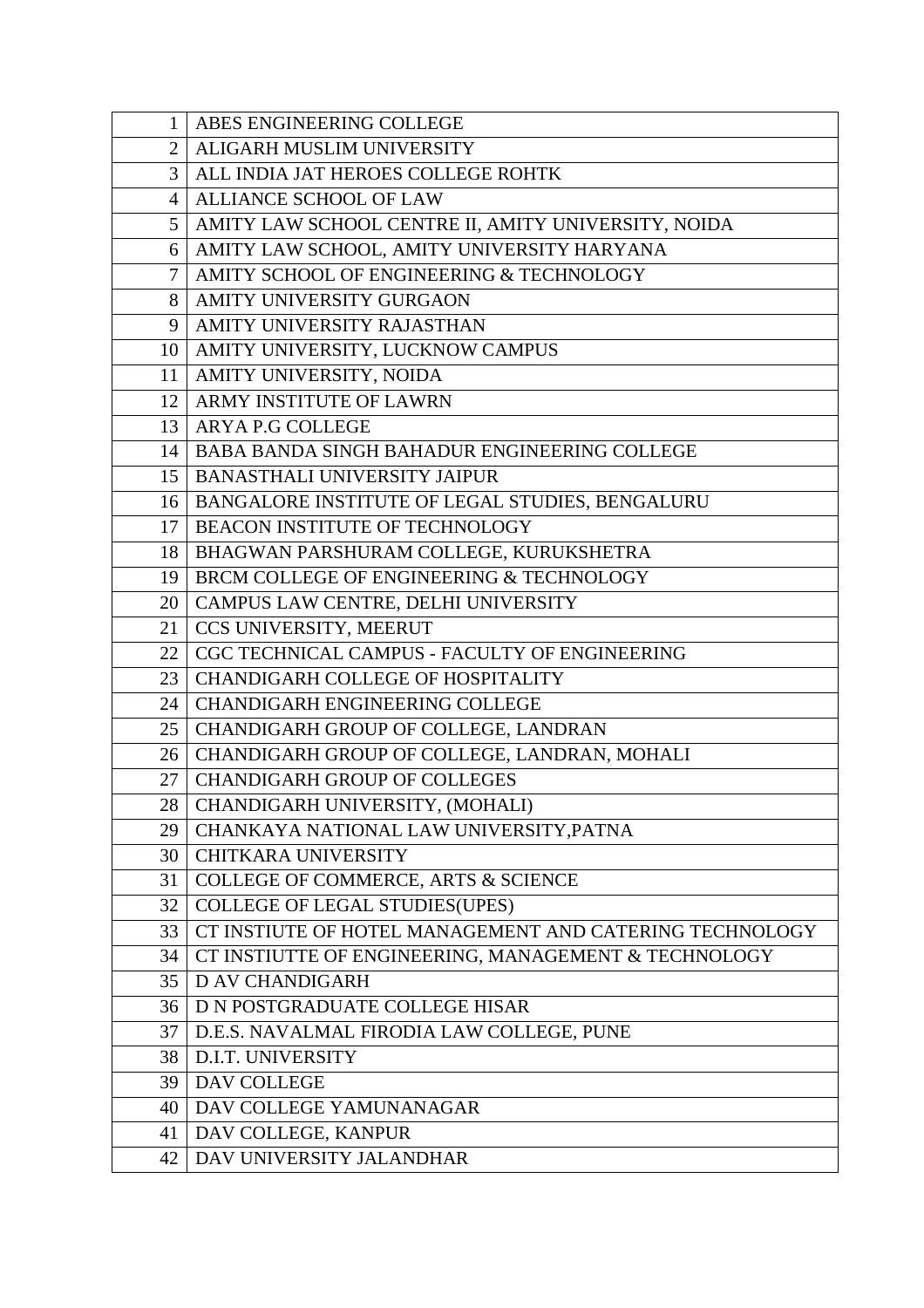| 43 | DELHI METROPOLITAN EDUCATION                               |
|----|------------------------------------------------------------|
| 44 | <b>DELHI UNIVERSITY</b>                                    |
| 45 | DEPARTMENT OF FINE ART, KURUKSHETRA                        |
| 46 | DEPARTMENT OF LAW, MUMBAI UNIVERSITY                       |
| 47 | DEPT. OF COMMERCE, KURUKSHETRA UNIVERSITY                  |
| 48 | DOLPHINE(PG) INSTITUTE OF BIOMEDICAL AND NATURAL SCIENCES, |
|    | <b>DEHRADUN</b>                                            |
| 49 | DOON INSTITUTE OF ENGINEERING AND TECHNOLOGY               |
| 50 | DR B.R AMBEDKAR NATIONAL INSTITUTE OF TECHNOLOGY           |
| 51 | DR. AMBEDKAR GOVERNMENT LAW COLLEGE, CHENNAI               |
| 52 | DRONACHARYA COLLEGE OF ENGINEERING                         |
| 53 | DYAL SINGH COLLEGE                                         |
| 54 | <b>E-MAX GROUP OF INSTITUTIONS</b>                         |
| 55 | <b>FRANKFINN INSTITUTE OF AIRHOSSTES N TRAINING</b>        |
| 56 | <b>G M N COLLEGE</b>                                       |
| 57 | GANPATI INSTITUTE OF TECHNOLOGY AND MANAGEMENT, BILASPUR   |
| 58 | <b>GGDSD COLLEGE SECTOR 32</b>                             |
| 59 | GOCHAR MAHAVIDHALAYA, SAHARANPUR                           |
| 60 | <b>GOVERNMENT COLLEGE OF ART</b>                           |
| 61 | GOVERNMENT INSTITUTE OF HOTEL MANAGEMENT AND APPLIED       |
|    | <b>NUTRITION</b>                                           |
| 62 | GOVERNMENT LAW COLLEGE, MUMBAI                             |
| 63 | <b>GOVT. COLLEGE</b>                                       |
| 64 | GOVT. POLYTECHNIC, JAMMU                                   |
| 65 | <b>GRAPHIC ERA HILL UNIVERSITY</b>                         |
| 66 | <b>GUJARAT NATIONAL LAW UNIVERSITY</b>                     |
| 67 | GURU GOBIND SINGH INDRAPRASTHA UNIVERSITY                  |
| 68 | GURU NANAK INSTITUTE OF TECHNOLOGY                         |
| 69 | GURU NANAK KHALSA INSTITUTES OF TECHNOLOGY AND             |
|    | MANAGEMENT TECHNICAL CAMHARYANA                            |
| 70 | GURUNANK KHALSA COLLAGE YAMUNANAGAR                        |
| 71 | HIDAYATULLAH NATIONAL LAW UNIVERSITY, NEW RAIPUR           |
| 72 | <b>HINDU COLLEGE</b>                                       |
| 73 | HINDU COLLEGE OF ENGINEERING                               |
| 74 | HINDU COLLEGE, NORTH DELHI                                 |
| 75 | HINDU COLLEGE, UNIVERSITY OF DELHI                         |
| 76 | <b>HPU</b>                                                 |
| 77 | I T M UNIVERSITY                                           |
| 78 | ICFAI LAW SCHOOL (ICFAI UNIVERSITY) DEHRADUN               |
| 79 | <b>IGNOU</b>                                               |
| 80 | IGNOU, DELHI                                               |
| 81 | <b>IHTM MDU ROHTAK</b>                                     |
| 82 | <b>IIMT MANAGEMENT COLLEGE</b>                             |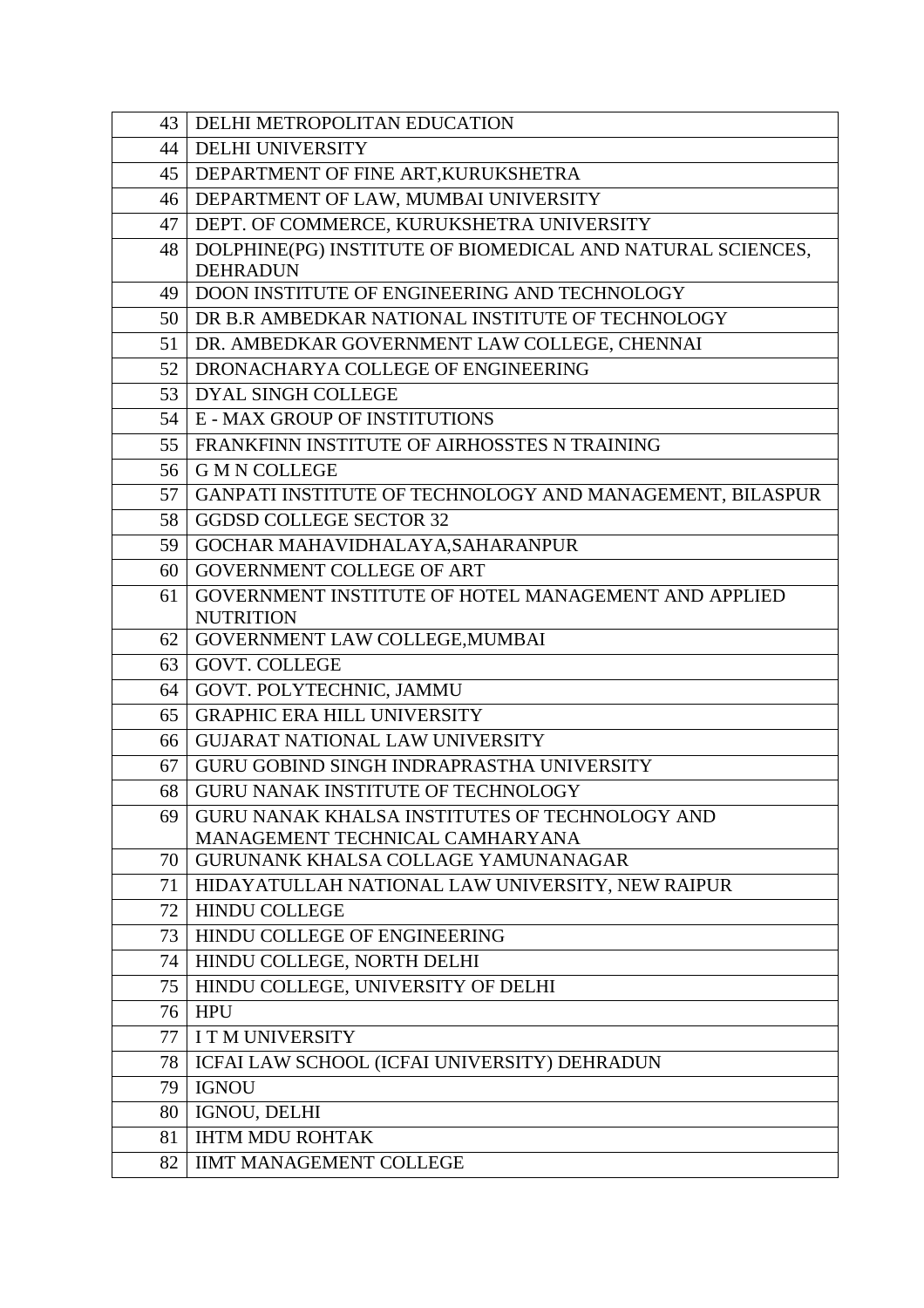| 83  | INDORE INSTITUTE OF LAW (INDORE)                          |
|-----|-----------------------------------------------------------|
| 84  | <b>INSTITUTE OF HOME ECONOMICS</b>                        |
| 85  | INSTITUTE OF MASS COMMUNICATION AND MEDIA TECHNOLOGY,     |
|     | <b>KUK</b>                                                |
| 86  | INTERNATIONAL INSTITUTE OF TECHNOLOGY & MANAGEMENT        |
| 87  | JAGRAN LAKECITY UNIVERSITY SCHOOL OF LAW BHOPAL           |
| 88  | JAI PARKASH MUKAND LAL INNOVATIVE ENGINEERING &           |
|     | <b>TECHNOLOGY INSTITUTE</b>                               |
| 89  | <b>JAMIA MILLIA ISLAMIA NEW DELHI</b>                     |
| 90  | <b>JUIT, WAKNAGHAT</b>                                    |
| 91  | KAMALA NEHRU COLLEGE                                      |
| 92  | KESHAV MAHAVIDYALAYA                                      |
| 93  | KHALSA COLLEGE OF ENGINEERING & TECHNOLOGY, AMRITSAR      |
| 94  | KRISHNA ENGINEERING COLLEGE                               |
| 95  | KURUKSHETRA INSTITUTE OF TECHNOLOGY & MANAGEMENT          |
| 96  | KURUKSHETRA UNIVERSITY, KURUKSHETRA                       |
| 97  | <b>LAW COLLEGE DEHRADUN</b>                               |
| 98  | LLOYD LAW COLLEGE, NOIDA                                  |
| 99  | LOVELY PROFESSIONAL UNIVERSITY                            |
| 100 | LYALLPUR KHALSA COLLEGE OF ENGINEERING                    |
| 101 | M M AGRICULTURE COLLEGE (SADOPUR)                         |
| 102 | M M COLLEGE OF DENTAL SCIENCE & RESEARCH (MULLANA)        |
| 103 | M M COLLEGE OF NURSING (MULLANA)                          |
| 104 | M M COLLEGE OF PHARMACY (MULLANA)                         |
| 105 | M M ENGINEERING COLLEGE (MULLANA)                         |
| 106 | M M ENGINEERING COLLEGE (SADOPUR)                         |
| 107 | M M INSTITUTE OF COMPUTER TECHNOLOGY & BUSINESS           |
|     | MANAGEMENT (HM) (MULLANA)                                 |
| 108 | M M INSTITUTE OF COMPUTER TECHNOLOGY & BUSINESS           |
|     | MANAGEMENT(MCA) (MULLANA)                                 |
| 109 | M M INSTITUTE OF MANAGEMENT (MULLANA)                     |
| 110 | M M INSTITUTE OF MEDICAL SCIENCES & RESEARCH (MULLANA)    |
| 111 | M M INSTITUTE OF NURSING (MULLANA)                        |
| 112 | M M INSTITUTE OF PHYSIOTHERAPY & REHABILITATION (MULLANA) |
| 113 | M M LAW COLLEGE (MULLANA)                                 |
| 114 | M M MANAGEMENT COLLEGE (SADOPUR)                          |
| 115 | M M SCHOOL OF ARCHITECTURE (SADOPUR)                      |
| 116 | MAHARAJA AGRASEN UNIVERSITY                               |
| 117 | MAHARSHI DYANAND UNIVERSITY                               |
| 118 | MARKANDA NATIONAL COLLEGE SHAHABAD MARKANDA               |
| 119 | MEWAR UNIVERSITY RAJASTHAN                                |
| 120 | MLSM, BIHAR                                               |
| 121 | MM UNIVERSITY, SADOPUR, AMBALA                            |
| 122 | MODEL INSTITUTE OF ENGINEERING AND TECHNOLOGY             |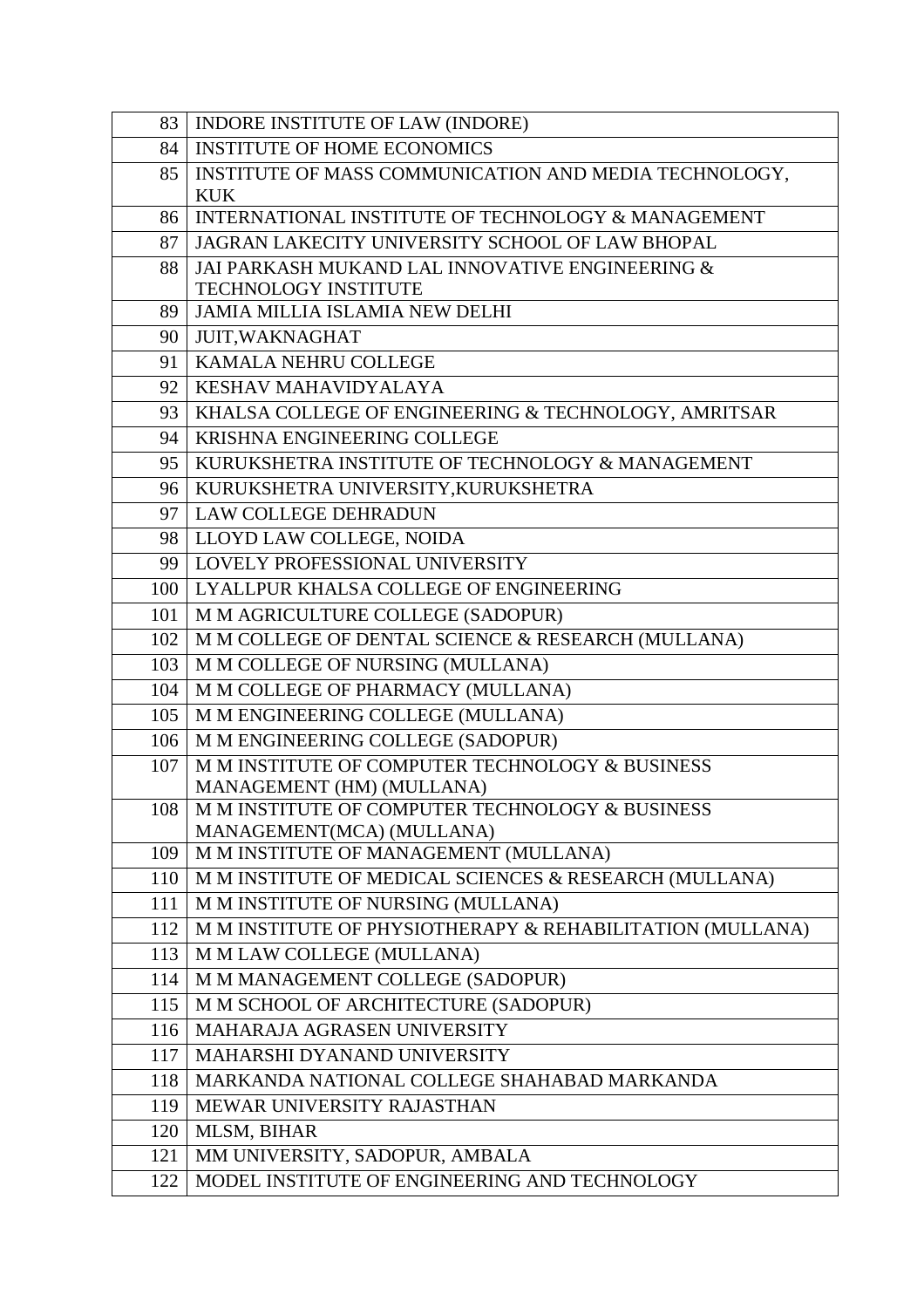| 123 | MUKAND LAL NATIONAL COLLEGE                            |
|-----|--------------------------------------------------------|
| 124 | N.C. MEDICAL COLLEGE & HOSPITAL                        |
| 125 | NATIONAL INSTITUTE OF TECHONOLOGY KURUKSHETRA          |
| 126 | NAVSAMVAT LAW COLLEGE                                  |
| 127 | NFCI HOTEL MANAGEMENT INSTITUTE, LUDHIANA              |
| 128 | NOIDA SCHOOL OF ROCK                                   |
| 129 | NORTHERN INDIA ENGINEERING COLLEGE                     |
| 130 | PANDIT BHAGWAT DAYAL SHARMA POST GRADUATE INSTITUTE OF |
|     | MEDICAL SCIENCES ROHTAK                                |
| 131 | PANJAB UNIVERSITY                                      |
| 132 | PT. CHIRANJI LAL GOVT PG COLLEGE, KARNAL               |
| 133 | PT. J.R. GOVT. POLYTECHNIC COLLEGE HOSHIARPUR          |
| 134 | PUNJABI UNIVERSITY                                     |
| 135 | QUANTUM SCHOOL OF TECHNOLOGY                           |
| 136 | RAJIV GANDHI NATIONAL UNIVERSITY OF LAW                |
| 137 | <b>RAMJAS COLLEGE</b>                                  |
| 138 | <b>RAYAT BAHRA UNIVERSITY</b>                          |
| 139 | <b>RAYAT COLLEGE OF LAW</b>                            |
| 140 | RN PATEL IPCOWALA SCHOOL OF LAW & JUSTICE              |
| 141 | <b>S D COLLEGE</b>                                     |
| 142 | <b>SGRRITS COLLEGE</b>                                 |
| 143 | <b>S.A. JAIN COLLEGE</b>                               |
| 144 | SANT BABA BHAGH SINGH INSTITUTE OF ENGNEERING AND      |
|     | <b>TECHNOLOGY</b>                                      |
| 145 | SANT LONGOWAL INSTITUTE OF ENGINEERING & TECHNOLOGY    |
| 146 | <b>SATYAWATI COLLEGE</b>                               |
| 147 | SCHOOL OF MANAGEMENT, NORTH CAP UNIVERSITY             |
| 148 | SETH JAI PARKASH MUKAND LAL INSTITUTE OF ENGINEERING & |
| 149 | TECHNOLOGY<br><b>SGT COLLEGE OF PHARMACY</b>           |
| 150 | SGT UNIVERSITY, GURUGRAM                               |
| 151 | SHAHEED SUKHDEV COLLEGE OF BUSINESS STUDIES            |
| 152 | SHAHEED UDHAM SINGH COLLEGE OF ENGG. AND               |
|     | TECHNOLOGY, TANGORI                                    |
| 153 | SHOOLINI UNIVERSITY, SOLAN                             |
| 154 | SHRI SWAMI VIVEKANAND SHIKSHAN SANSTHA-LAW COLLEGE,    |
|     | <b>OSMANABAD</b>                                       |
| 155 | <b>SOL, DELHI</b>                                      |
| 156 | SRI GURU GOBIND SINGH COLLEGE OF PHARMACY              |
| 157 | SRI VENKATESHWARA UNIVERSITY                           |
| 158 | SRM UNIVERSITY MODINAGAR                               |
| 159 | ST. PAUL SR. SECONDARY SCHOOL                          |
| 160 | <b>ST. SOLDIER LAW COLLEGE</b>                         |
| 161 | SUNDER DEEP GROUP OF INSTITUTIONS                      |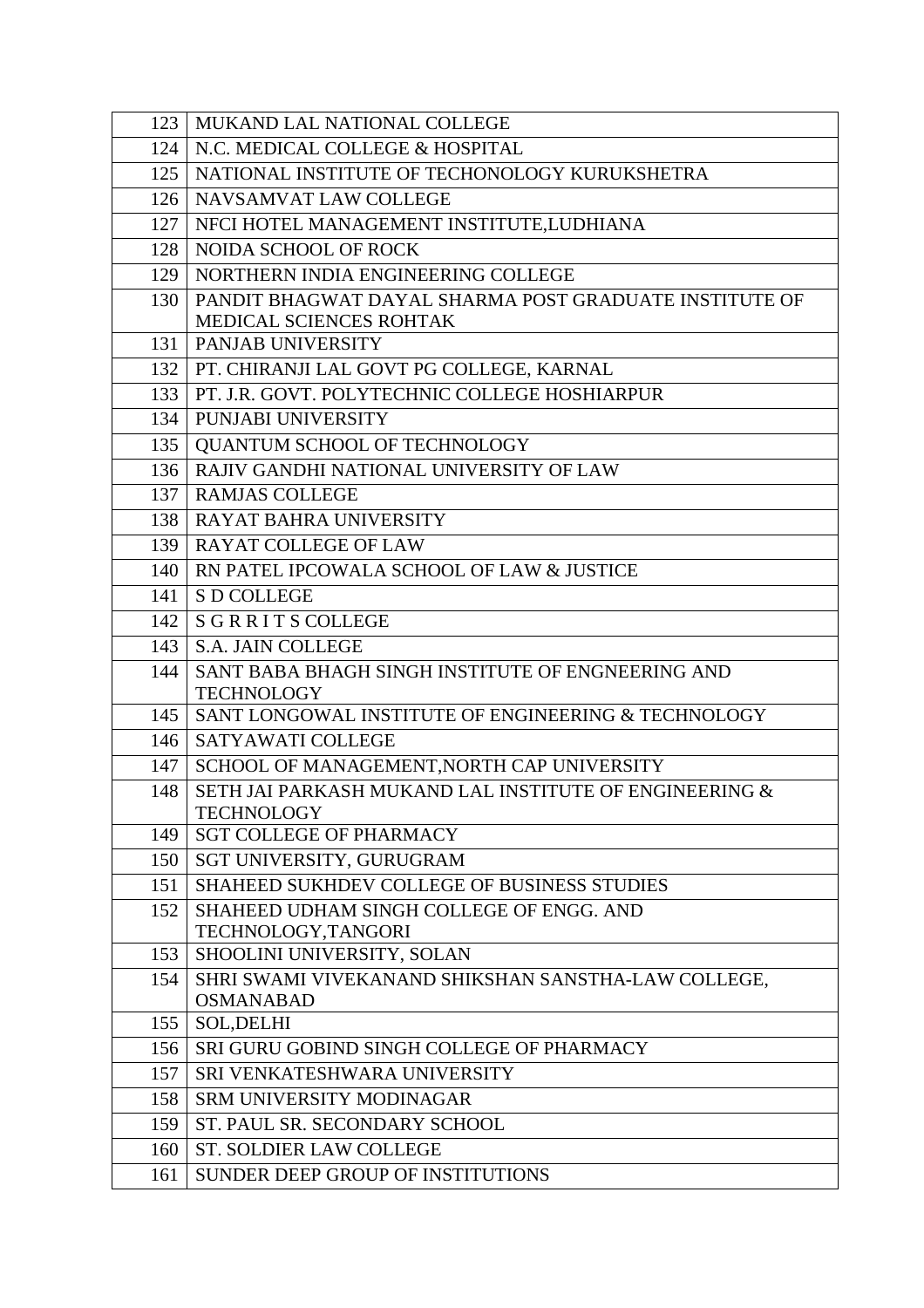| 162 | SWAMI PREMANAND MAHAVIDYALAYA, MUKERIAN                  |
|-----|----------------------------------------------------------|
| 163 | SYMBIOSIS LAW SCHOOL, (PUNE)                             |
| 164 | SYMBIOSIS LAW SCHOOL, HYDERABAD                          |
| 165 | TAMIL NADU NATIONAL LAW SCHOOL                           |
| 166 | THE NATIONAL UNIVERSITY OF ADVANCED LEGAL STUDIES        |
| 167 | THE NORTHCAP UNIVERSITY, GURUGRAM                        |
| 168 | U I E T, PANJAB UNIVERSITY                               |
| 169 | UIET, CSJM UNIVERSITY                                    |
| 170 | UILS(UNIVERSITY INSTITUTE OF LEGAL STUDIES)              |
| 171 | UILS, PANJAB UNIVERSITY                                  |
| 172 | UNIVERSAL POLYTECHNIC COLLEGE                            |
| 173 | UNIVERSITY INSTITUTE OF ENGINEERING AND TECHNOLOGY       |
| 174 | UNIVERSITY INSTITUTE OF INFORMATION TECHNOLOGY           |
| 175 | UNIVERSITY INSTITUTE OF LAW AND MANAGEMENT STUDIES       |
| 176 | UNIVERSITY INSTITUTE OF PHARMACEUTICAL SCIENCES          |
| 177 | UNIVERSITY OF PETROLEUM AND ENERGY STUDIES, DEHRADUN     |
| 178 | UNIVERSITY SCHOOL OF CHEMICAL TECHNOLOGY, GGSIPU, DWARKA |
|     | <b>SECTOR 16C</b>                                        |
| 179 | USM, KURUKSHETRA UNIVERSITY                              |
| 180 | UTTARANCHAL PG COLLEGE OF BIOMEDICAL SCIENCES AND        |
|     | <b>HOSPITAL</b>                                          |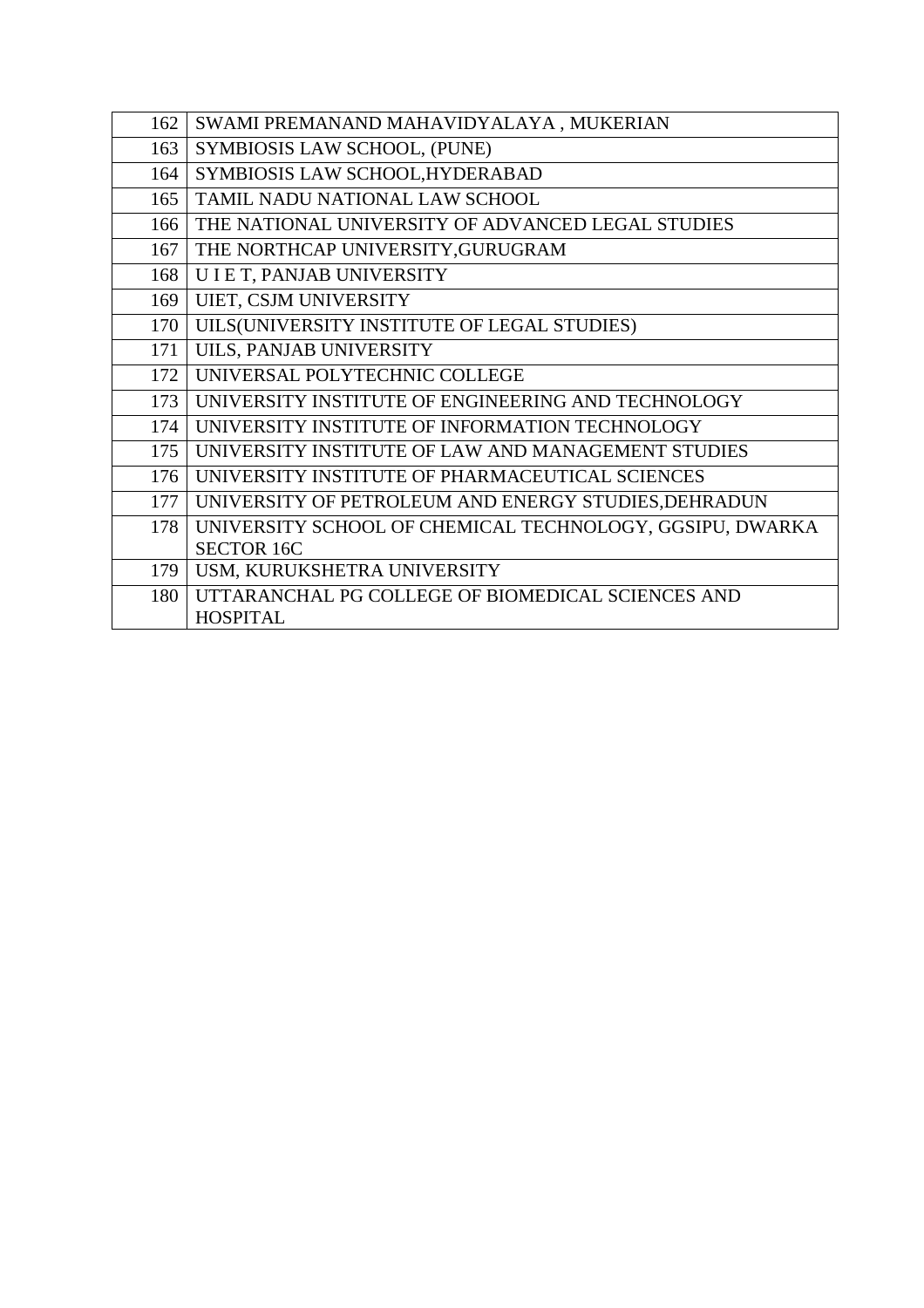# **RESULT OF UNIVERSIUMM 2017**

| S <sub>NO</sub> | <b>EVENT Name</b>                                 | <b>Event Category</b> | <b>1st Winner College</b>                                           | 2nd Winner College                                                  | <b>3RD Winner</b><br><b>College</b>                                                   |
|-----------------|---------------------------------------------------|-----------------------|---------------------------------------------------------------------|---------------------------------------------------------------------|---------------------------------------------------------------------------------------|
| $\mathbf{1}$    | Danza Duo:<br>Duet Dance                          | Dance                 | MM ENGINEERING<br>COLLEGE, MULLANA                                  | <b>G M N COLLEGE</b>                                                | MM COLLEGE OF<br><b>DENTAL</b><br><b>SCIENCES AND</b><br>RESEARCH, MUL<br><b>LANA</b> |
| $\overline{2}$  | Folklore:<br>International<br>Group Folk<br>Dance | Dance                 | MMCON, MULLANA                                                      | MM COLLEGE OF LAW                                                   |                                                                                       |
| 3               | Footfall: Group<br>Dance                          | Dance                 | MM ENGINEERING<br>COLLEGE, MULLANA                                  | <b>G M N COLLEGE</b>                                                | <b>LOVELY</b><br>PROFESSIONAL<br><b>UNIVERSITY</b>                                    |
| 4               | Nrityanjali:<br><b>Classical Solo</b><br>Dance    | Dance                 | DAV UNIVERSITY<br><b>JALANDHAR</b>                                  | <b>LOVELY</b><br><b>PROFESSIONAL</b><br><b>UNIVERSITY</b>           | DAV COLLEGE                                                                           |
| 5               | The Dance Idol:<br>Folk Solo<br>Dance: Finale     | Dance                 | <b>LOVELY</b><br>PROFESSIONAL<br><b>UNIVERSITY</b>                  | MM ENGINEERING<br>COLLEGE, MULLANA                                  | <b>MUKAND LAL</b><br><b>NATIONAL</b><br><b>COLLEGE</b>                                |
| 6               | The Dance Idol:<br>Western Solo<br>Dance: Finale  | Dance                 | <b>G M N COLLEGE</b>                                                | <b>CHANDIGARH</b><br>UNIVERSITY,<br>(MOHALI)                        | MM COLLEGE OF<br><b>DENTAL</b><br><b>SCIENCES AND</b><br>RESEARCH, MUL<br><b>LANA</b> |
| 7               | The Vintage<br>Show: Group<br><b>Folk Dance</b>   | Dance                 | <b>LOVELY</b><br><b>PROFESSIONAL</b><br><b>UNIVERSITY</b>           | <b>KURUKSHETRA</b><br>UNIVERSITY, KURUKS<br><b>HETRA</b>            | MM<br><b>ENGINEERING</b><br>COLLEGE, MULL<br><b>ANA</b>                               |
| 8               | <b>Couture Calls:</b><br><b>Fashion Show</b>      | <b>Fashion Events</b> | HINDU COLLEGE,<br>UNIVERSITY OF DELHI                               | MMIN, MULLANA                                                       | <b>LOVELY</b><br>PROFESSIONAL<br><b>UNIVERSITY</b>                                    |
| 9               | Mr. Universum                                     | <b>Fashion Events</b> | <b>LOVELY</b><br>PROFESSIONAL<br><b>UNIVERSITY</b>                  | <b>LOVELY</b><br>PROFESSIONAL<br><b>UNIVERSITY</b>                  |                                                                                       |
| 10              | Ms. Universum                                     | <b>Fashion Events</b> | <b>CHANDIGARH</b><br>UNIVERSITY,<br>(MOHALI)                        | <b>CHANDIGARH</b><br>UNIVERSITY,<br>(MOHALI)                        |                                                                                       |
| 11              | Universumm<br>Mega Model<br>Hunt: Female          | <b>Fashion Events</b> | <b>LOVELY</b><br>PROFESSIONAL<br><b>UNIVERSITY</b>                  | MM ENGINEERING<br>COLLEGE, MULLANA                                  |                                                                                       |
| 12              | Universumm<br>Mega Model<br>Hunt: Male            | <b>Fashion Events</b> | <b>CHANDIGARH</b><br>UNIVERSITY,<br>(MOHALI)                        | <b>LOVELY</b><br>PROFESSIONAL<br><b>UNIVERSITY</b>                  |                                                                                       |
| 13              | Charcoalism:<br>Charcoal<br>Portrait Design       | Fine arts Event       | <b>KURUKSHETRA</b><br>UNIVERSITY, KURUKS<br><b>HETRA</b>            | <b>KURUKSHETRA</b><br>UNIVERSITY, KURUKS<br><b>HETRA</b>            | <b>KURUKSHETRA</b><br>UNIVERSITY, KU<br><b>RUKSHETRA</b>                              |
| 14              | Expression:<br>Greeting Card<br>Design            | Fine arts Event       | MM COLLEGE OF<br>DENTAL SCIENCES<br><b>AND</b><br>RESEARCH, MULLANA | MM COLLEGE OF<br>DENTAL SCIENCES<br><b>AND</b><br>RESEARCH, MULLANA | <b>KURUKSHETRA</b><br>UNIVERSITY, KU<br><b>RUKSHETRA</b>                              |
| 15              | Kalabaaj:<br>Cartooning &<br><b>Tattoo Making</b> | Fine arts Event       | <b>LOVELY</b><br>PROFESSIONAL<br><b>UNIVERSITY</b>                  | MM ENGINEERING<br>COLLEGE, MULLANA                                  | <b>KURUKSHETRA</b><br>UNIVERSITY, KU<br><b>RUKSHETRA</b>                              |
| 16              | Mehndi<br>Designing                               | Fine arts Event       | <b>KURUKSHETRA</b><br>UNIVERSITY, KURUKS<br><b>HETRA</b>            | MM COLLEGE OF<br>DENTAL SCIENCES                                    | IEC UNIVERSITY,<br><b>BADDI, HP</b>                                                   |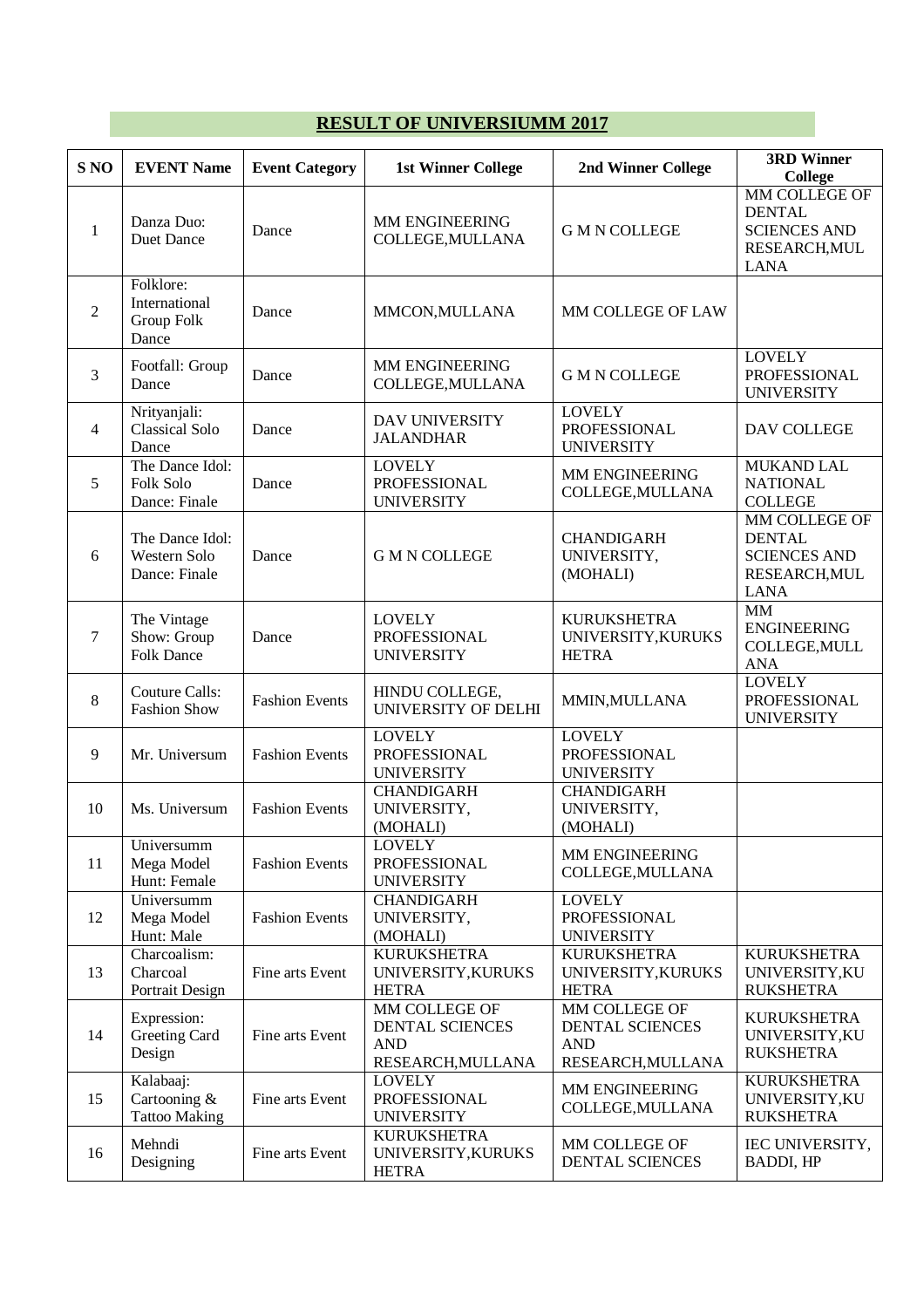|    |                                                 |                       |                                                                                                  | <b>AND</b><br>RESEARCH, MULLANA                                         |                                                                                                                            |
|----|-------------------------------------------------|-----------------------|--------------------------------------------------------------------------------------------------|-------------------------------------------------------------------------|----------------------------------------------------------------------------------------------------------------------------|
| 17 | Pot Painting                                    | Fine arts Event       | <b>KURUKSHETRA</b><br>UNIVERSITY, KURUKS<br><b>HETRA</b>                                         | <b>KURUKSHETRA</b><br>UNIVERSITY, KURUKS<br><b>HETRA</b>                | MMCON, MULLA<br><b>NA</b>                                                                                                  |
| 18 | The Designer:<br>Rangoli                        | Fine arts Event       | <b>KURUKSHETRA</b><br>UNIVERSITY, KURUKS<br><b>HETRA</b>                                         | <b>KURUKSHETRA</b><br>UNIVERSITY, KURUKS<br><b>HETRA</b>                | <b>KURUKSHETRA</b><br>UNIVERSITY, KU<br><b>RUKSHETRA</b>                                                                   |
| 19 | Two Face: Face<br>Painting                      | Fine arts Event       | <b>KURUKSHETRA</b><br>UNIVERSITY, KURUKS<br><b>HETRA</b>                                         | <b>LOVELY</b><br><b>PROFESSIONAL</b><br><b>UNIVERSITY</b>               | <b>KURUKSHETRA</b><br>UNIVERSITY, KU<br><b>RUKSHETRA</b>                                                                   |
| 20 | Vibgyor: Color<br>Mixing                        | Fine arts Event       | <b>KURUKSHETRA</b><br>UNIVERSITY, KURUKS<br><b>HETRA</b>                                         | MM INSTITUTE OF<br>MANAGEMENT, MULL<br><b>ANA</b>                       | <b>KURUKSHETRA</b><br>UNIVERSITY, KU<br><b>RUKSHETRA</b>                                                                   |
| 21 | <b>Brain Storm</b>                              | <b>Health Fest</b>    | MM INSTITUTE OF<br>MEDICAL SCIENCES<br><b>AND</b><br>RESEARCH, MULLANA                           | MM INSTITUTE OF<br>MEDICAL SCIENCES<br><b>AND</b><br>RESEARCH, MULLANA  | MMCON, MULLA<br><b>NA</b>                                                                                                  |
| 22 | Crack the Case                                  | <b>Health Fest</b>    | MM COLLEGE OF<br>DENTAL SCIENCES<br><b>AND</b><br>RESEARCH, MULLANA                              | MM INSTITUTE OF<br>MEDICAL SCIENCES<br><b>AND</b><br>RESEARCH, MULLANA  | MM COLLEGE OF<br><b>DENTAL</b><br><b>SCIENCES AND</b><br>RESEARCH, MUL<br><b>LANA</b>                                      |
| 23 | Gregory House<br><b>MD</b>                      | <b>Health Fest</b>    | MM COLLEGE OF<br>DENTAL SCIENCES<br><b>AND</b><br>RESEARCH, MULLANA                              | MM COLLEGE OF<br>PHARMACY., MULLAN<br>$\mathbf{A}$                      | MM COLLEGE OF<br>PHARMACY., MU<br><b>LLANA</b>                                                                             |
| 24 | <b>Health Express</b>                           | <b>Health Fest</b>    | <b>KURUKSHETRA</b><br>UNIVERSITY, KURUKS<br><b>HETRA</b>                                         | <b>KURUKSHETRA</b><br>UNIVERSITY, KURUKS<br><b>HETRA</b>                | MM COLLEGE OF<br><b>DENTAL</b><br><b>SCIENCES AND</b><br>RESEARCH, MUL<br><b>LANA</b>                                      |
| 25 | Poster<br>Competition on<br>Health<br>Promotion | <b>Health Fest</b>    | MM INSTITUTE OF<br>MEDICAL SCIENCES<br><b>AND</b><br>RESEARCH, MULLANA                           | MMCON, MULLANA                                                          | MM COLLEGE OF<br>PHARMACY., MU<br><b>LLANA</b>                                                                             |
| 26 | Cook In Turns                                   | Hospitality<br>Events | <b>LOVELY</b><br>PROFESSIONAL<br><b>UNIVERSITY</b>                                               | <b>IHTM MDU ROHTAK</b>                                                  | <b>GOVERNMENT</b><br><b>INSTITUTE OF</b><br><b>HOTEL</b><br><b>MANAGEMENT</b><br><b>AND APPLIED</b><br><b>NUTRITION</b>    |
| 27 | Fantasize With<br>Flowers                       | Hospitality<br>Events | MM INSTITUTE OF<br><b>COMPUTER</b><br>TECHNOLOGY &<br><b>BUSINESS</b><br>MANAGEMENT, MULLA<br>NA | <b>IHTM MDU ROHTAK</b>                                                  | <b>SGT</b><br>UNIVERSITY,<br><b>GURUGRAM</b>                                                                               |
| 28 | Knowledge<br><b>Battle</b>                      | Hospitality<br>Events | <b>CHANDIGARH GROUP</b><br>OF COLLEGE,<br>LANDRAN, MOHALI                                        | <b>SRI RAM INSTITUTE</b><br>OF HOTEL<br>MANAGEMENT,<br><b>DEHRADOON</b> | <b>SUNDER DEEP</b><br><b>GROUP OF</b><br><b>INSTITUTIONS</b>                                                               |
| 29 | <b>Lazzate Mithas</b>                           | Hospitality<br>Events | <b>CHANDIGARH GROUP</b><br>OF COLLEGE,<br>LANDRAN, MOHALI                                        | <b>SUNDER DEEP GROUP</b><br>OF INSTITUTIONS                             | MM INSTITUTE<br>OF COMPUTER<br><b>TECHNOLOGY &amp;</b><br><b>BUSINESS MGT.</b><br>(HOTEL<br>MANAGEMENT),<br><b>MULLANA</b> |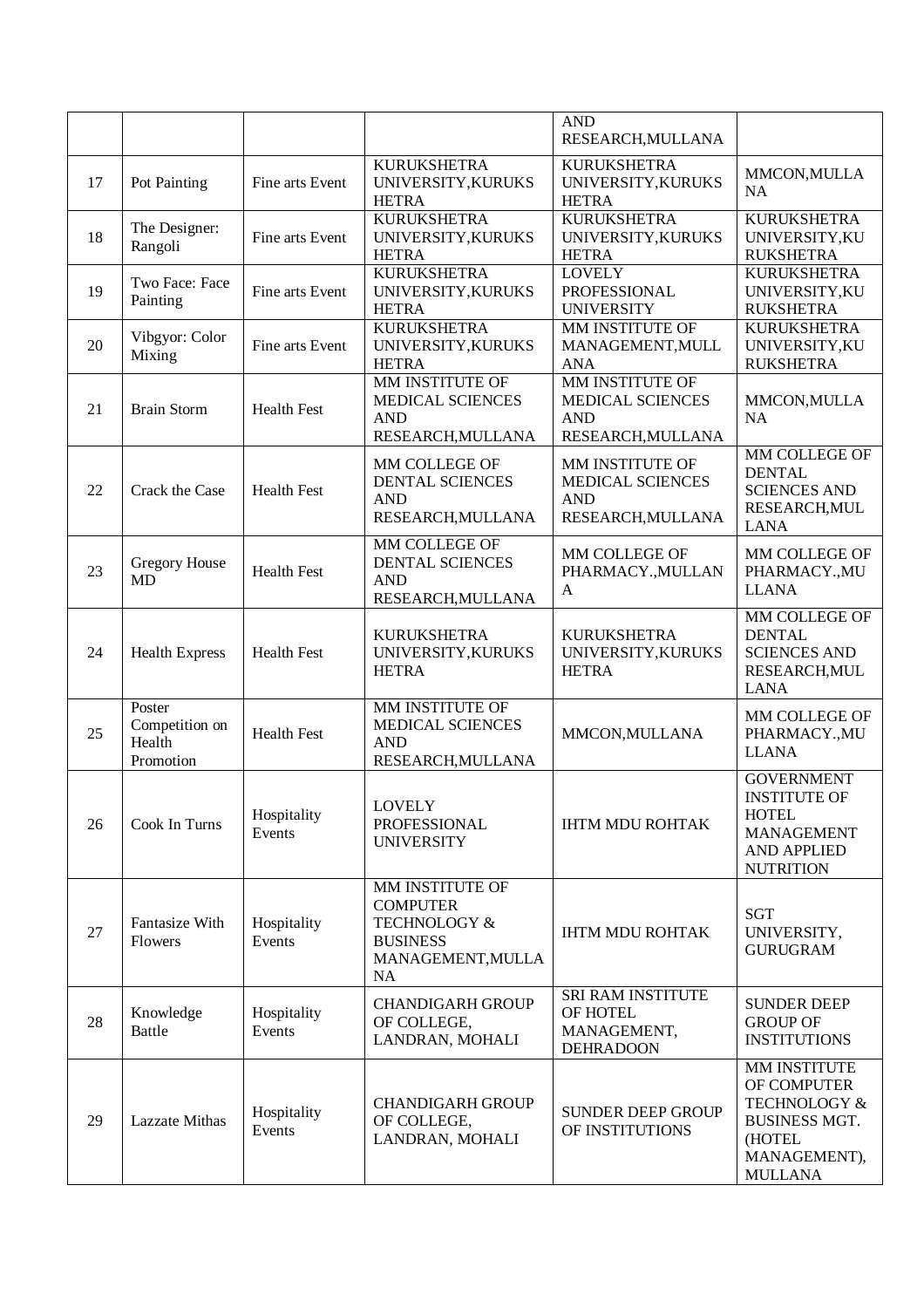| 30 | Theme Creation<br>Competition                                             | Hospitality<br>Events  | <b>LOVELY</b><br><b>PROFESSIONAL</b><br><b>UNIVERSITY</b>                                                                 | SRI RAM INSTITUTE<br>OF HOTEL<br>MANAGEMENT,<br><b>DEHRADOON</b>                                                   |                                                                               |
|----|---------------------------------------------------------------------------|------------------------|---------------------------------------------------------------------------------------------------------------------------|--------------------------------------------------------------------------------------------------------------------|-------------------------------------------------------------------------------|
| 31 | Outlook:<br>English<br>(Elocution)                                        | <b>Literary Events</b> | <b>LOVELY</b><br>PROFESSIONAL<br><b>UNIVERSITY</b>                                                                        | DAV COLLEGE<br>YAMUNANAGAR                                                                                         | <b>LAW COLLEGE</b><br><b>DEHRADUN</b>                                         |
| 32 | Outlook: Hindi<br>(Elocution)                                             | <b>Literary Events</b> | <b>LOVELY</b><br>PROFESSIONAL<br><b>UNIVERSITY</b>                                                                        | <b>LOVELY</b><br><b>PROFESSIONAL</b><br><b>UNIVERSITY</b>                                                          | MM COLLEGE OF<br>LAW                                                          |
| 33 | Spellathon:<br>Spell Bee                                                  | <b>Literary Events</b> | <b>GGDSD COLLEGE</b><br><b>SECTOR 32</b>                                                                                  | <b>GGDSD COLLEGE</b><br><b>SECTOR 32</b>                                                                           | <b>LAW COLLEGE</b><br><b>DEHRADUN</b>                                         |
| 34 | The Inkpot:<br>Poetry writing<br>& Recitation<br>(English):<br>Recitation | <b>Literary Events</b> | <b>LOVELY</b><br>PROFESSIONAL<br><b>UNIVERSITY</b>                                                                        | <b>LAW COLLEGE</b><br><b>DEHRADUN</b>                                                                              | <b>LAW COLLEGE</b><br><b>DEHRADUN</b>                                         |
| 35 | The Inkpot:<br>Poetry writing<br>& Recitation<br>(Hindi):<br>Recitation   | <b>Literary Events</b> | <b>LOVELY</b><br>PROFESSIONAL<br><b>UNIVERSITY</b>                                                                        | <b>AMITY LAW SCHOOL</b><br><b>DELHI</b>                                                                            | <b>LOVELY</b><br>PROFESSIONAL<br><b>UNIVERSITY</b>                            |
| 36 | The Might Pen:<br>Creative<br>Writing<br>Marathon<br>(Hindi)              | <b>Literary Events</b> | <b>MM INSTITUTE OF</b><br><b>COMPUTER</b><br><b>TECHNOLOGY &amp;</b><br><b>BUSINESS</b><br>MANAGEMENT, MULLA<br><b>NA</b> | MM ENGINEERING<br>COLLEGE, MULLANA                                                                                 | MM<br><b>ENGINEERING</b><br>COLLEGE, MULL<br><b>ANA</b>                       |
| 37 | The Might Pen:<br>Creative<br>Writing<br>Marathon<br>(English)            | <b>Literary Events</b> | <b>LOVELY</b><br>PROFESSIONAL<br><b>UNIVERSITY</b>                                                                        | <b>LAW COLLEGE</b><br><b>DEHRADUN</b>                                                                              | <b>SRM</b><br><b>UNIVERSITY</b><br><b>MODINAGAR</b>                           |
| 38 | The Speaking<br>Chameleon<br>(English): Turn<br>Coat                      | <b>Literary Events</b> | <b>LOVELY</b><br>PROFESSIONAL<br><b>UNIVERSITY</b>                                                                        | <b>LOVELY</b><br>PROFESSIONAL<br><b>UNIVERSITY</b>                                                                 | <b>LAW COLLEGE</b><br><b>DEHRADUN</b>                                         |
| 39 | The Speaking<br>Chameleon<br>(Hindi): Turn<br>Coat                        | <b>Literary Events</b> | <b>LOVELY</b><br>PROFESSIONAL<br><b>UNIVERSITY</b>                                                                        | <b>LAW COLLEGE</b><br><b>DEHRADUN</b>                                                                              | <b>LOVELY</b><br>PROFESSIONAL<br><b>UNIVERSITY</b>                            |
| 40 | War of Words:<br>Finale (Debate)                                          | <b>Literary Events</b> | <b>LOVELY</b><br>PROFESSIONAL<br><b>UNIVERSITY/LAW</b><br><b>COLLEGE DEHRADUN</b>                                         | MM COLLEGE OF<br>DENTAL SCIENCES<br><b>AND</b><br>RESEARCH, MULLANA                                                | <b>CHANDIGARH</b><br><b>GROUP OF</b><br>COLLEGE,<br>LANDRAN,<br><b>MOHALI</b> |
| 41 | <b>APP</b> Challenge                                                      | Management<br>Events   | <b>LOVELY</b><br><b>PROFESSIONAL</b><br><b>UNIVERSITY</b>                                                                 | <b>CHANDIGARH GROUP</b><br>OF COLLEGE,<br>LANDRAN, MOHALI                                                          | MM INSTITUTE<br><b>OF</b><br>MANAGEMENT,<br><b>MULLANA</b>                    |
| 42 | Biz<br>Intelligence(Fin<br>al)                                            | Management<br>Events   | MM ENGINEERING<br>COLLEGE, MULLANA                                                                                        | MM INSTITUTE OF<br><b>COMPUTER</b><br><b>TECHNOLOGY &amp;</b><br><b>BUSINESS</b><br>MANAGEMENT, MULL<br><b>ANA</b> | MM INSTITUTE<br><b>OF</b><br>MANAGEMENT,<br><b>MULLANA</b>                    |
| 43 | <b>CEO</b> Talk                                                           | Management<br>Events   | <b>LOVELY</b><br>PROFESSIONAL<br><b>UNIVERSITY</b>                                                                        | USM, KURUKSHETRA<br><b>UNIVERSITY</b>                                                                              | <b>LAW COLLEGE</b><br><b>DEHRADUN</b>                                         |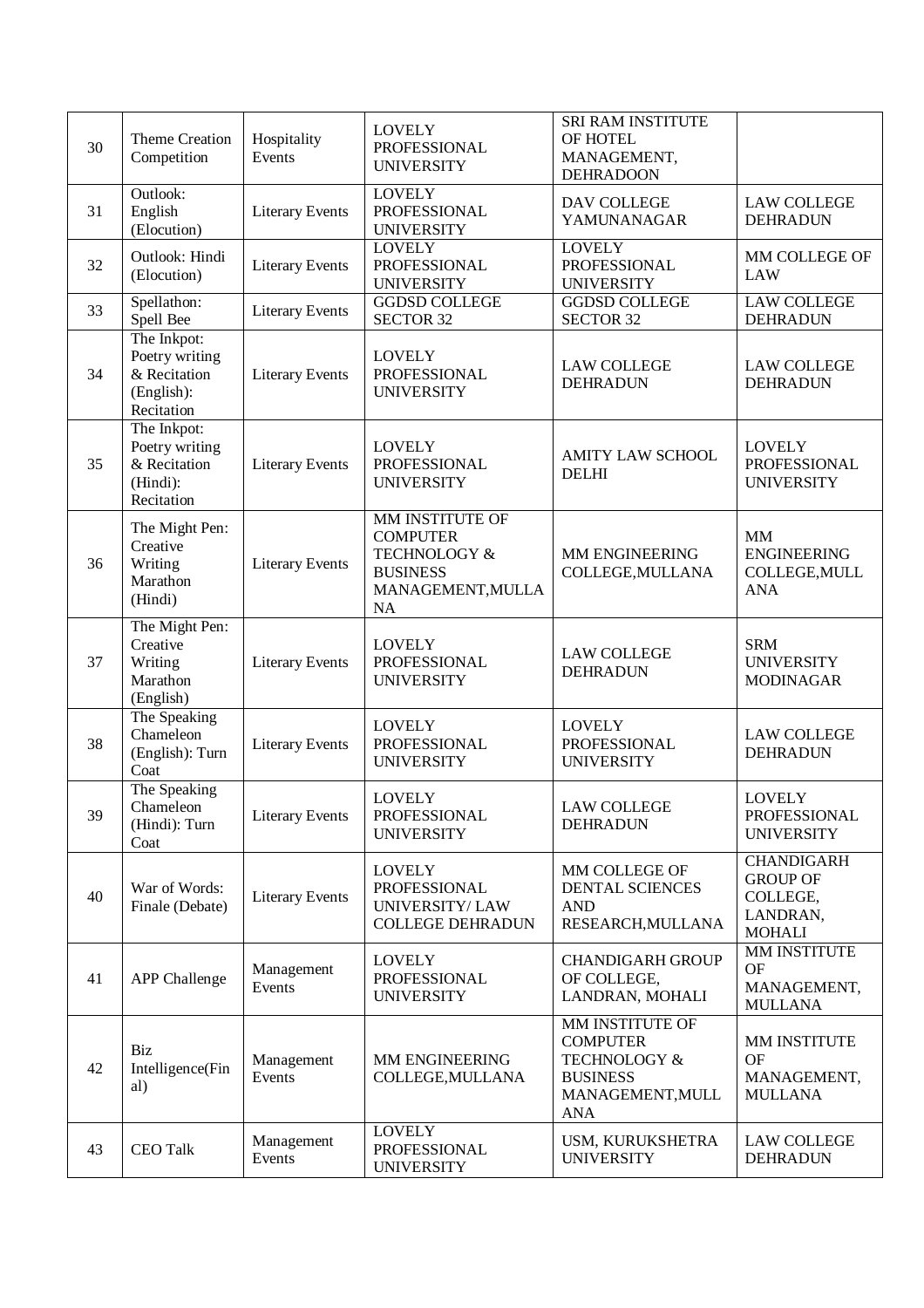| 44 | Cric Bid                                        | Management<br>Events   | MM ENGINEERING<br>COLLEGE, MULLANA                                     | MM INSTITUTE OF<br>MANAGEMENT, MULL<br><b>ANA</b>                   | <b>MM INSTITUTE</b><br><b>OF</b><br>MANAGEMENT,<br><b>MULLANA</b>    |
|----|-------------------------------------------------|------------------------|------------------------------------------------------------------------|---------------------------------------------------------------------|----------------------------------------------------------------------|
| 45 | Mad Ads                                         | Management<br>Events   | <b>LOVELY</b><br>PROFESSIONAL<br><b>UNIVERSITY</b>                     | MM INSTITUTE OF<br>MANAGEMENT, MULL<br><b>ANA</b>                   | <b>MM INSTITUTE</b><br><b>OF</b><br>MANAGEMENT,<br><b>MULLANA</b>    |
| 46 | <b>Million Dollar</b><br>Prank                  | Management<br>Events   | <b>LOVELY</b><br>PROFESSIONAL<br><b>UNIVERSITY</b>                     | MM INSTITUTE OF<br>MANAGEMENT, MULL<br><b>ANA</b>                   | MM INSTITUTE<br><b>OF</b><br>MANAGEMENT,<br><b>MULLANA</b>           |
| 47 | Rural<br>Promocio(Final)                        | Management<br>Events   | <b>LOVELY</b><br><b>PROFESSIONAL</b><br><b>UNIVERSITY</b>              | <b>LOVELY</b><br>PROFESSIONAL<br><b>UNIVERSITY</b>                  | MM INSTITUTE<br><b>OF</b><br>MANAGEMENT,<br><b>MULLANA</b>           |
| 48 | Battle of the<br><b>Bands</b>                   | Music                  | <b>RAMJAS COLLEGE</b>                                                  | <b>ASIAN SCHOOL OF</b><br><b>MEDIA STUDIES</b><br><b>NOIDA</b>      | DAV COLLEGE,<br><b>KANPUR</b>                                        |
| 49 | Symphony:<br>Duet Singing                       | Music                  | DAV COLLEGE,<br><b>KANPUR</b>                                          | <b>LOVELY</b><br>PROFESSIONAL<br><b>UNIVERSITY</b>                  | <b>LOVELY</b><br>PROFESSIONAL<br><b>UNIVERSITY</b>                   |
| 50 | The Choir:<br>Group Singing                     | Music                  | <b>LOVELY</b><br>PROFESSIONAL<br><b>UNIVERSITY</b>                     | <b>LOVELY</b><br>PROFESSIONAL<br><b>UNIVERSITY</b>                  |                                                                      |
| 51 | The Voice<br>Universumm<br>(Indian): Finale     | Music                  | <b>LOVELY</b><br>PROFESSIONAL<br><b>UNIVERSITY</b>                     | <b>LOVELY</b><br>PROFESSIONAL<br><b>UNIVERSITY</b>                  | <b>LOVELY</b><br>PROFESSIONAL<br><b>UNIVERSITY</b>                   |
| 52 | The Voice<br>Universumm<br>(Western):<br>Finale | Music                  | <b>AXIS COLLEGE</b><br><b>KANPUR</b>                                   | <b>LOVELY</b><br>PROFESSIONAL<br><b>UNIVERSITY</b>                  | <b>LOVELY</b><br>PROFESSIONAL<br><b>UNIVERSITY</b>                   |
| 53 | Wordplay: Rap:<br>Finale                        | Music                  | PG DAV, DELHI<br><b>UNIVERSITY</b>                                     | MM ENGINEERING<br>COLLEGE, MULLANA                                  | <b>BEACON</b><br><b>INSTITUTE OF</b><br>TECHNOLOGY,<br><b>MEERUT</b> |
| 54 | Sports &<br>Entertainment<br>Quiz               | <b>Quizzing Events</b> | MM ENGINEERING<br>COLLEGE, MULLANA                                     | PANJAB UNIVERSITY                                                   | KIET,<br><b>GHAZIABAD</b>                                            |
| 55 | The B-Quiz:<br><b>Business Quiz</b>             | <b>Quizzing Events</b> | PANJAB UNIVERSITY                                                      | <b>LOVELY</b><br>PROFESSIONAL<br><b>UNIVERSITY</b>                  |                                                                      |
| 56 | Universumm<br>Grand Quiz                        | <b>Quizzing Events</b> | PANJAB UNIVERSITY                                                      | K I E T, GHAZIABAD                                                  | <b>PANJAB</b><br><b>UNIVERSITY</b>                                   |
| 57 | Badminton<br>(Female):<br><b>Singles</b>        | <b>Sports Events</b>   | <b>G M N COLLEGE</b>                                                   | ARYA P.G COLLEGE                                                    | <b>SHOOLINI</b><br>UNIVERSITY,<br><b>SOLAN</b>                       |
| 58 | Badminton<br>(Male): Singles                    | <b>Sports Events</b>   | <b>CHITKARA</b><br><b>UNIVERSITY</b>                                   | MM ENGINEERING<br>COLLEGE, MULLANA                                  | PT. CHIRANJI<br><b>LAL GOVT PG</b><br>COLLEGE,<br><b>KARNAL</b>      |
| 59 | Badminton<br>(Mixed):<br>Doubles                | <b>Sports Events</b>   | MM INSTITUTE OF<br>MEDICAL SCIENCES<br><b>AND</b><br>RESEARCH, MULLANA | <b>G M N COLLEGE</b>                                                | <b>G M N COLLEGE</b>                                                 |
| 60 | Basketball<br>(Female)                          | <b>Sports Events</b>   | S.A. JAIN COLLEGE                                                      | MM COLLEGE OF<br>DENTAL SCIENCES<br><b>AND</b><br>RESEARCH, MULLANA |                                                                      |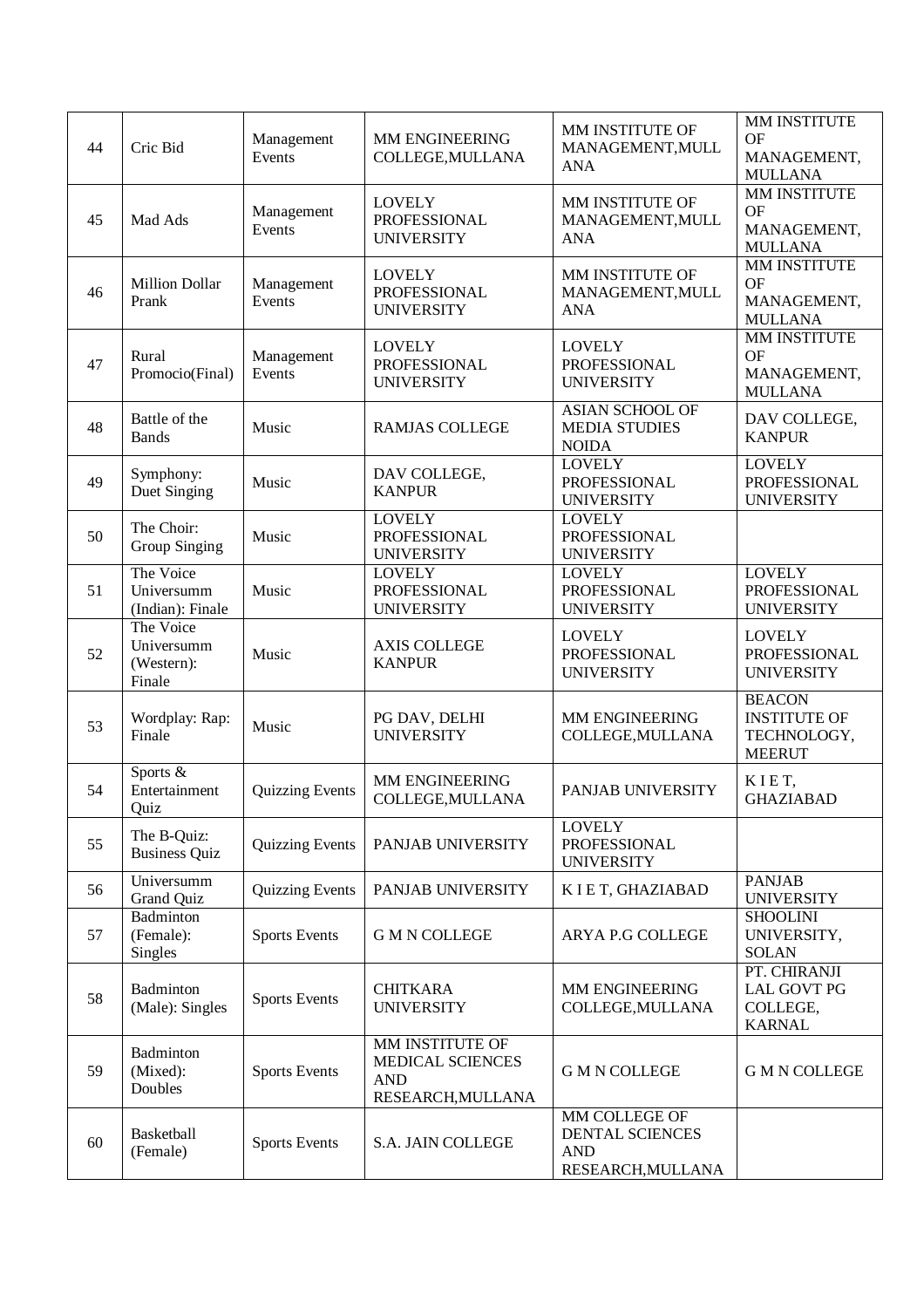| 61 | Basketball<br>(Male)                         | <b>Sports Events</b> | <b>HINDU COLLEGE OF</b><br><b>ENGINEERING</b>                                                               | S.A. JAIN COLLEGE                                                      |                                                                                                            |
|----|----------------------------------------------|----------------------|-------------------------------------------------------------------------------------------------------------|------------------------------------------------------------------------|------------------------------------------------------------------------------------------------------------|
| 62 | Cricket (Male)                               | <b>Sports Events</b> | MM COLLEGE OF<br>PHARMACY., MULLAN<br>A                                                                     | <b>MAHARANA</b><br><b>AGGARSAIN</b><br>COLLEGE, BADDI,<br><b>SOLAN</b> |                                                                                                            |
| 63 | Squash<br>(Female): Single                   | <b>Sports Events</b> | MM ENGINEERING<br>COLLEGE, MULLANA                                                                          | MM ENGINEERING<br>COLLEGE, MULLANA                                     | MM COLLEGE OF<br>PHARMACY., MU<br><b>LLANA</b>                                                             |
| 64 | Squash (Male):<br>Single                     | <b>Sports Events</b> | MM ENGINEERING<br>COLLEGE, MULLANA                                                                          | MM ENGINEERING<br>COLLEGE, MULLANA                                     | MM<br><b>ENGINEERING</b><br>COLLEGE, MULL<br><b>ANA</b>                                                    |
| 65 | Squash (Mixed):<br>Doubles                   | <b>Sports Events</b> | MM ENGINEERING<br>COLLEGE, MULLANA                                                                          | MM ENGINEERING<br>COLLEGE, MULLANA                                     | MM<br><b>ENGINEERING</b><br>COLLEGE, MULL<br><b>ANA</b>                                                    |
| 66 | <b>Table Tennis</b><br>(Female): Single      | <b>Sports Events</b> | MM INSTITUTE OF<br>MEDICAL SCIENCES<br><b>AND</b><br>RESEARCH, MULLANA                                      | DELHI UNIVERSITY                                                       | <b>DELHI</b><br><b>UNIVERSITY</b>                                                                          |
| 67 | Table Tennis<br>(Male): Single               | <b>Sports Events</b> | SGGS, CHANDIGARH                                                                                            | <b>SHOOLINI</b><br>UNIVERSITY, SOLAN                                   | <b>KURUKSHETRA</b><br>UNIVERSITY, KU<br><b>RUKSHETRA</b>                                                   |
| 68 | Tug of War<br>(Female)                       | <b>Sports Events</b> | MM COLLEGE OF<br><b>DENTAL SCIENCES</b><br><b>AND</b><br>RESEARCH, MULLANA                                  | MMCON, MULLANA                                                         |                                                                                                            |
| 69 | Tug of War<br>(Male)                         | <b>Sports Events</b> | MM INSTITUTE OF<br>MEDICAL SCIENCES<br><b>AND</b><br>RESEARCH, MULLANA                                      | MM ENGINEERING<br>COLLEGE, MULLANA                                     |                                                                                                            |
| 70 | Volleyball<br>(Male)                         | <b>Sports Events</b> | MM ENGINEERING<br>COLLEGE, MULLANA                                                                          | <b>DISQUALIFIED</b>                                                    |                                                                                                            |
| 71 | Biograffiting                                | Technical<br>Events  | MM ENGINEERING<br>COLLEGE, MULLANA                                                                          | MM ENGINEERING<br>COLLEGE, MULLANA                                     | MM<br><b>ENGINEERING</b><br>COLLEGE, MULL<br><b>ANA</b>                                                    |
| 72 | <b>Brain Games</b>                           | Technical<br>Events  | MMCON, MULLANA                                                                                              | SRM, DELHI                                                             | <b>QUANTUM</b><br><b>SCHOOL OF</b><br><b>TECHNOLOGY</b>                                                    |
| 73 | <b>Bridge</b><br>Fabrication<br>Championship | Technical<br>Events  | MM ENGINEERING<br>COLLEGE, MULLANA                                                                          | MM ENGINEERING<br>COLLEGE, MULLANA                                     | <b>MM</b><br><b>ENGINEERING</b><br>COLLEGE, MULL<br><b>ANA</b>                                             |
| 74 | Code Crunchers                               | Technical<br>Events  | MM INSTITUTE OF<br><b>COMPUTER</b><br><b>TECHNOLOGY &amp;</b><br><b>BUSINESS</b><br>MANAGEMENT, MULLA<br>NA | PANIPAT INSTITUTE<br>OF TECHNOLOGY                                     | <b>KRISHNA</b><br><b>ENGINEERING</b><br><b>COLLEGE</b>                                                     |
| 75 | Code War                                     | Technical<br>Events  | MM ENGINEERING<br>COLLEGE, MULLANA                                                                          | MM ENGINEERING<br>COLLEGE, MULLANA                                     | MM INSTITUTE<br>OF COMPUTER<br><b>TECHNOLOGY &amp;</b><br><b>BUSINESS</b><br>MANAGEMENT,<br><b>MULLANA</b> |
| 76 | Cycle-o-Expert                               | Technical<br>Events  | MM ENGINEERING<br>COLLEGE, MULLANA                                                                          | MM ENGINEERING<br>COLLEGE, MULLANA                                     | MM<br><b>ENGINEERING</b>                                                                                   |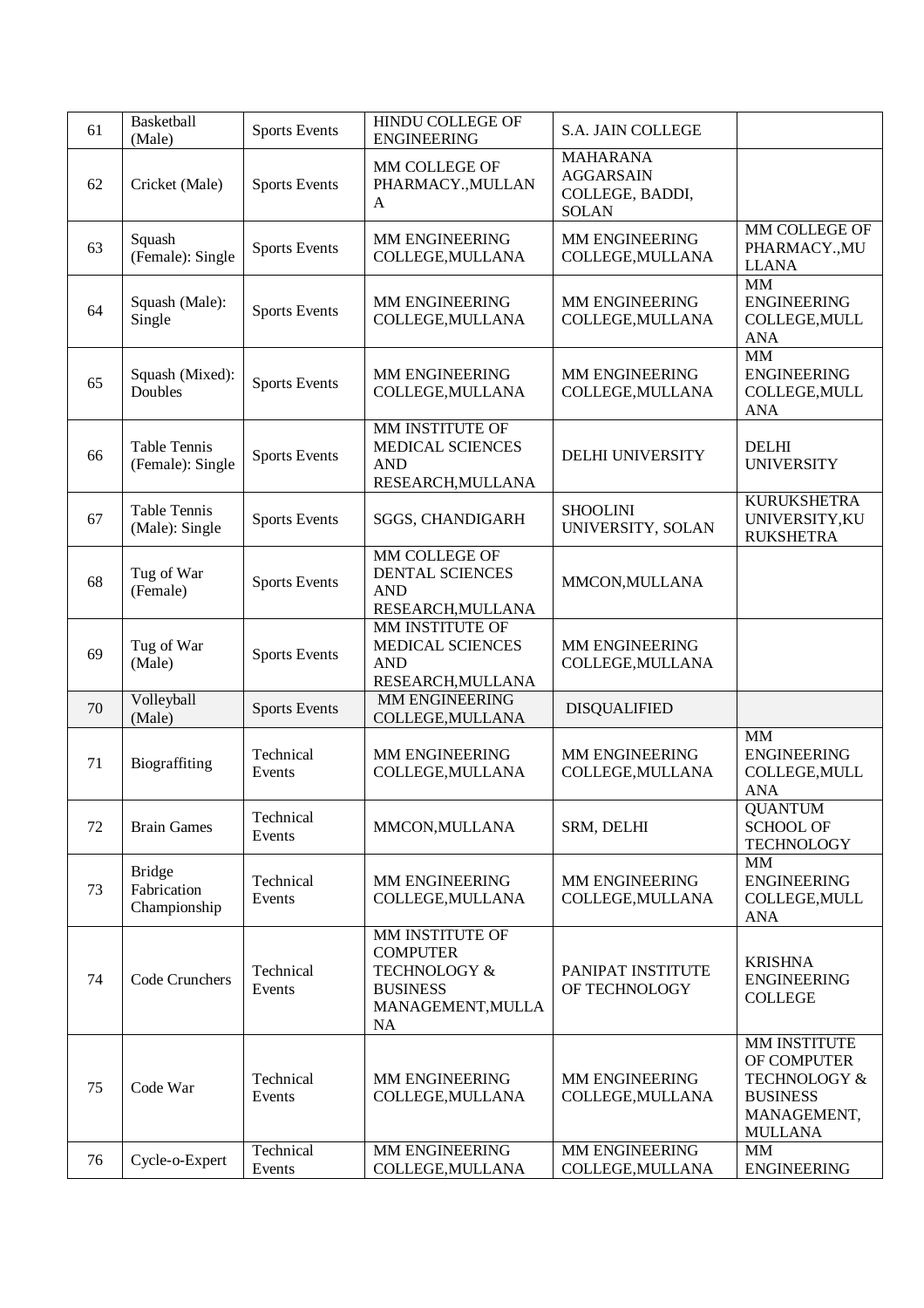|    |                                                       |                       |                                                                                      |                                                                             | COLLEGE, MULL                                                                            |
|----|-------------------------------------------------------|-----------------------|--------------------------------------------------------------------------------------|-----------------------------------------------------------------------------|------------------------------------------------------------------------------------------|
|    |                                                       |                       |                                                                                      |                                                                             | <b>ANA</b>                                                                               |
| 77 | Hackathon'17                                          | Technical<br>Events   | UIET, PANJAB<br><b>UNIVERSITY</b>                                                    | MM ENGINEERING<br>COLLEGE, MULLANA                                          | <b>GURU NANAK</b><br><b>INSTITUTE OF</b><br><b>TECHNOLOGY</b>                            |
| 78 | Hurdle Mania                                          | Technical<br>Events   | <b>LOVELY</b><br>PROFESSIONAL<br><b>UNIVERSITY</b>                                   | <b>LINGAYAS</b><br><b>UNIVERSITY</b>                                        | <b>SUNDER DEEP</b><br><b>GROUP OF</b><br><b>INSTITUTIONS</b>                             |
| 79 | Lathe Combat                                          | Technical<br>Events   | MM ENGINEERING<br>COLLEGE, MULLANA                                                   | MM ENGINEERING<br>COLLEGE, MULLANA                                          | <b>GNA</b><br>UNIVERSITY,<br><b>KAPOORTHALA</b>                                          |
| 80 | Mighty<br>Cantilever                                  | Technical<br>Events   | <b>AMRITSAR COLLEGE</b><br>OF ENGINEERING AND<br><b>TECHNOLOGY</b>                   | MM ENGINEERING<br>COLLEGE, MULLANA                                          | MM<br><b>ENGINEERING</b><br>COLLEGE, MULL<br><b>ANA</b>                                  |
| 81 | National Legal<br><b>Essay Writing</b><br>Competition | Technical<br>Events   | <b>GOVERNMENT LAW</b><br>COLLEGE, MUMBAI/<br><b>AMITY LAW SCHOOL</b><br><b>DELHI</b> | <b>UNIVERSITY OF</b><br>PETROLEUM AND<br><b>ENERGY</b><br>STUDIES, DEHRADUN | <b>SYMBIOSIS LAW</b><br>SCHOOL, HYDER<br>ABAD/<br><b>SYMBIOSIS LAW</b><br>SCHOOL, (PUNE) |
| 82 | National Level<br>Paper<br>Presentation               | Technical<br>Events   | <b>AMITY LAW SCHOOL</b><br><b>DELHI</b>                                              | <b>AMITY LAW SCHOOL</b><br><b>DELHI</b>                                     | THE NORTHCAP<br>UNIVERSITY, GU<br><b>RUGRAM</b>                                          |
| 83 | Paper Cable<br>Contest                                | Technical<br>Events   | <b>GNDE, LUDHIANA</b>                                                                | MM ENGINEERING<br>COLLEGE, MULLANA                                          | $\overline{\text{MM}}$<br><b>ENGINEERING</b><br>COLLEGE, MULL<br><b>ANA</b>              |
| 84 | Robo Soccer                                           | Technical<br>Events   | <b>LINGAYAS</b><br><b>UNIVERSITY</b>                                                 | <b>LOVELY</b><br>PROFESSIONAL<br><b>UNIVERSITY</b>                          | <b>SRM</b><br><b>UNIVERSITY</b><br><b>MODINAGAR</b>                                      |
| 85 | Technovision                                          | Technical<br>Events   | <b>SUNDER DEEP GROUP</b><br>OF INSTITUTIONS                                          | MM ENGINEERING<br>COLLEGE, MULLANA                                          | MM<br><b>ENGINEERING</b><br>COLLEGE, MULL<br><b>ANA</b>                                  |
| 86 | The Da vinci<br>code                                  | Technical<br>Events   | PANIPAT INSTITUTE<br>OF TECHNOLOGY                                                   | MM ENGINEERING<br>COLLEGE, MULLANA                                          | <b>MM</b><br><b>ENGINEERING</b><br>COLLEGE, MULL<br><b>ANA</b>                           |
| 87 | Copycat:<br>Mimicry / Beat<br><b>Boxing</b>           | Theatre               | <b>EVENT SCRAPED</b>                                                                 | <b>EVENT SCRAPED</b>                                                        | <b>EVENT SCRAPED</b>                                                                     |
| 88 | <b>Expresso: Street</b><br>Play                       | <b>Theatre Events</b> | MMCON, MULLANA                                                                       | <b>GRAPHIC ERA HILL</b><br><b>UNIVERSITY</b>                                | MM<br><b>ENGINEERING</b><br>COLLEGE, MULL<br><b>ANA</b>                                  |
| 89 | Just for Gag:<br>Stand Up                             | <b>Theatre Events</b> | ALL INDIA JAT<br><b>HEROES COLLEGE</b><br><b>ROHTK</b>                               | MM ENGINEERING<br>COLLEGE, MULLANA                                          | <b>G M N COLLEGE</b>                                                                     |
| 90 | Sattire Parody:<br>Skit                               | <b>Theatre Events</b> | <b>MM INSTITUTE OF</b><br>MEDICAL SCIENCES<br><b>AND</b><br>RESEARCH, MULLANA        | MM ENGINEERING<br>COLLEGE, MULLANA                                          | MM<br><b>ENGINEERING</b><br>COLLEGE, MULL<br><b>ANA</b>                                  |
| 91 | Shaddow Play:<br>Mime                                 | <b>Theatre Events</b> | <b>GURUNANK KHALSA</b><br><b>COLLAGE</b><br>YAMUNANAGAR                              | MM COLLEGE OF LAW                                                           | <b>G M N COLLEGE</b>                                                                     |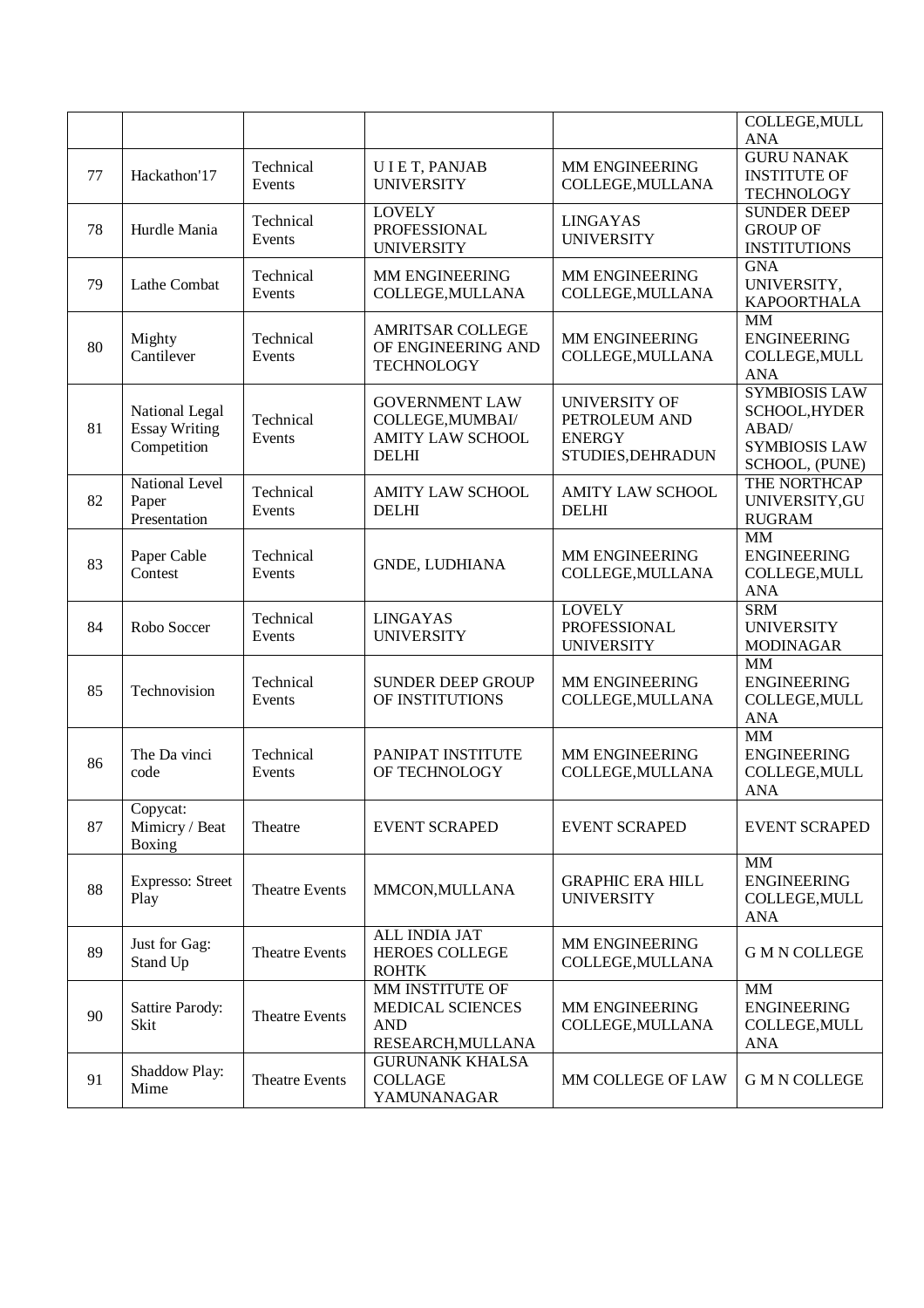# **MEDALS TALLY**

| <b>College/ University</b>         | No. of           | No. of 2nd     | No. of         | <b>Total</b>   |
|------------------------------------|------------------|----------------|----------------|----------------|
|                                    | <b>1st Prize</b> | <b>Prize</b>   | 3rd Prize      | <b>Medals</b>  |
| <b>MMU</b>                         | 30               | 30             | 26             | 86             |
| LOVELY PROFESSIONAL UNIVERSITY     | 22               | 21             | 18             | 61             |
| <b>KURUKSHETRA</b>                 | $\overline{7}$   | $\overline{7}$ | $\overline{7}$ | 21             |
| UNIVERSITY, KURUKSHETRA            |                  |                |                |                |
| CHANDIGARH GROUP OF COLLEGE,       | $\overline{2}$   | $\overline{2}$ | $\overline{2}$ | 6              |
| LANDRAN, MOHALI                    |                  |                |                |                |
| <b>G M N COLLEGE</b>               | $\overline{2}$   | $\overline{2}$ | $\overline{2}$ | 6              |
| PANJAB UNIVERSITY, CHANDIGARH      | $\overline{2}$   | $\overline{2}$ | 1              | 5              |
| CHANDIGARH UNIVERSITY, (MOHALI)    | $\overline{2}$   | $\overline{2}$ |                | $\overline{4}$ |
| ALL INDIA JAT HEROES COLLEGE ROHTK | $\mathbf{1}$     | $\mathbf{1}$   | $\mathbf{1}$   | 3              |
| <b>AMITY LAW SCHOOL DELHI</b>      | $\mathbf{1}$     | $\mathbf{1}$   | $\mathbf{1}$   | 3              |
| AMRITSAR COLLEGE OF ENGINEERING    | 1                | $\mathbf{1}$   | 1              | 3              |
| AND TECHNOLOGY                     |                  |                |                |                |
| <b>AXIS COLLEGE KANPUR</b>         |                  | 1              | 1              | 3              |
| CHITKARA UNIVERSITY                | 1                | $\mathbf{1}$   | $\mathbf{1}$   | 3              |
| DAV COLLEGE, KANPUR                | $\mathbf{1}$     | $\mathbf{1}$   | $\mathbf{1}$   | $\overline{3}$ |
| DAV UNIVERSITY JALANDHAR           | $\mathbf{1}$     | $\mathbf{1}$   | $\mathbf{1}$   | 3              |
| <b>GGDSD COLLEGE SECTOR 32</b>     | 1                | $\mathbf{1}$   | $\mathbf{1}$   | $\overline{3}$ |
| <b>GNDE, LUDHIANA</b>              | 1                | 1              | 1              | 3              |
| GOVERNMENT LAW COLLEGE, MUMBAI/    | $\mathbf{1}$     | $\mathbf{1}$   | $\mathbf{1}$   | $\overline{3}$ |
| <b>AMITY LAW SCHOOL DELHI</b>      |                  |                |                |                |
| <b>GURUNANK KHALSA COLLAGE</b>     | 1                | $\mathbf{1}$   | 1              | 3              |
| YAMUNANAGAR                        |                  |                |                |                |
| HINDU COLLEGE, UNIVERSITY OF DELHI | $\mathbf{1}$     | $\mathbf{1}$   | $\mathbf{1}$   | 3              |
| LINGAYAS UNIVERSITY                | $\mathbf{1}$     | $\mathbf{1}$   | $\mathbf{1}$   | 3              |
| LOVELY PROFESSIONAL UNIVERSITY/    | $\mathbf{1}$     | $\mathbf{1}$   | $\mathbf{1}$   | 3              |
| <b>LAW COLLEGE DEHRADUN</b>        |                  |                |                |                |
| PANIPAT INSTITUTE OF TECHNOLOGY    | $\mathbf{1}$     | 1              | $\mathbf{1}$   | 3              |
| PG DAV, DELHI UNIVERSITY           | 1                | 1              | $\mathbf{1}$   | 3              |
| RAMJAS COLLEGE                     | 1                | 1              | 1              | 3              |
| <b>SGGS, CHANDIGARH</b>            | $\mathbf{1}$     | 1              | $\mathbf{1}$   | 3              |
| SUNDER DEEP GROUP OF INSTITUTIONS  | 1                | 1              | $\mathbf{1}$   | 3              |
| U I E T, PANJAB UNIVERSITY         | 1                | 1              | 1              | 3              |
| HINDU COLLEGE OF ENGINEERING       | 1                | 1              |                | $\overline{2}$ |
| <b>S.A. JAIN COLLEGE</b>           | $\mathbf{1}$     | 1              |                | $\overline{2}$ |
| SRI RAM INSTITUTE OF HOTEL         |                  | $\mathbf{1}$   |                | $\mathbf{1}$   |
| MANAGEMENT, DEHRADOON              |                  |                |                |                |
| <b>Grand Total</b>                 | 89               | 89             | 76             | 254            |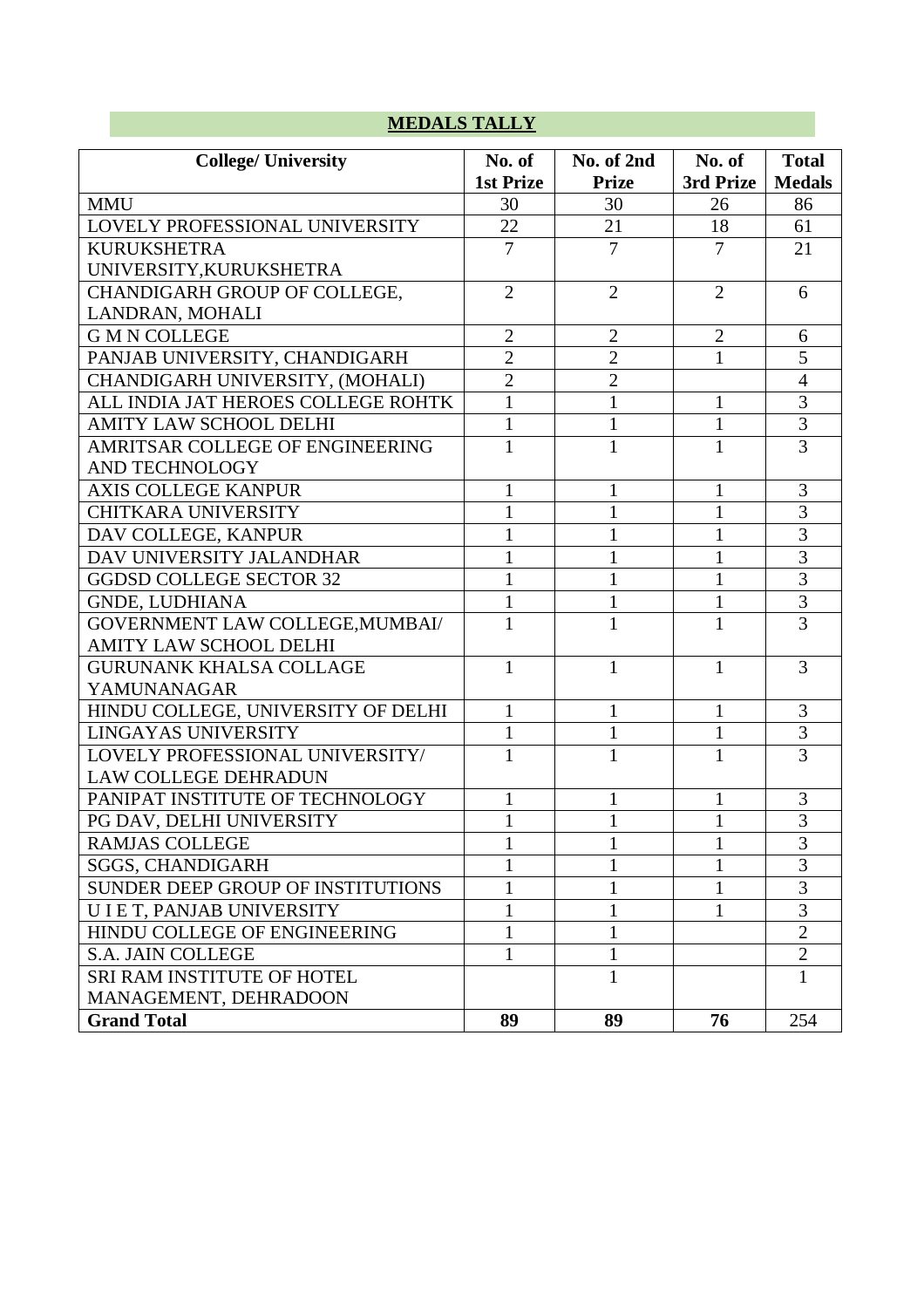## **ORGANIZING COMMITTEE**

The organizing Committee was formed under two specific heads:

- a. The Advisory Board
- b. The Core Committee
- c. The Organizing Committee

#### **ADVISORY BOARD**

Dr. Tarsem Garg, Chancellor MMU Mullana

Prof. Victor Gambhir, Vice Chancellor MMU Mullana

Dr. Vishal Garg, Treasurer MMU Mullana

Er. Sanjeev Garg, Secretary MMU Mullana

Dr. Meenaxi Garg, Member, MMUT

Prof. H K Sharma, Vice Chancellor, MMU Sadopur

Prof. Sumit Mittal, Registrar MMU Mullana

#### **CORE ORGANIZING COMMITTEE**

Prof. J K Sharma, Dean Students Welfare: Convener

Prof. N K Batra: Dean Academics: Organizing Secretary

Prof. R D Gupta: Dy. Director International Affairs: Organizing Secretary

Mr. Deepak Kumar Jha: Student Welfare Officer: Organizing Secretary

#### **ORGANIZING COMMITTEES**

Following committees have been constituted for smooth coordination of various events during 3-days National Youth Festival UniversuMM-2017**:**

|                | Branding & Social Media Committee        | Ms. Tanvi (Coordinator)           |
|----------------|------------------------------------------|-----------------------------------|
| a.             | Venue Flexes Design, Printing            | Mr. Varun Goel                    |
| $\mathbf b$ .  | and Display<br>Social Media Campaigning: | Mr. Abhishek Kaushik              |
|                | Facebook / Twitter / Fest                | Er. Vikas Sofat, (Civil)          |
|                | Websites, etc.                           | Er. Suminder Meerwal (Civil)      |
| $C_{\bullet}$  | Backdrop Design, Print and<br>Display    | Er. Sunil Chauhan (Civil)         |
| $\mathbf{i}$ . | Auditorium                               |                                   |
| ii.            | 16 Acre Ground/Sports Complex            | Er. Parvinder Singh Bisht (Civil) |
| iii.           | Nescafe Stage                            | Er. Parveen Kumar (Civil)         |
| iv.            | <b>Seminar Halls</b>                     |                                   |
| $\mathbf{d}$ . | <b>Advertisement Flexes</b>              | Dr. Sidharth Sharma (Civil)       |
| i.             | Hotel Management                         |                                   |
| ii.            | Petrol Pump                              | Mr. Ravinder Kumar, (Designer)    |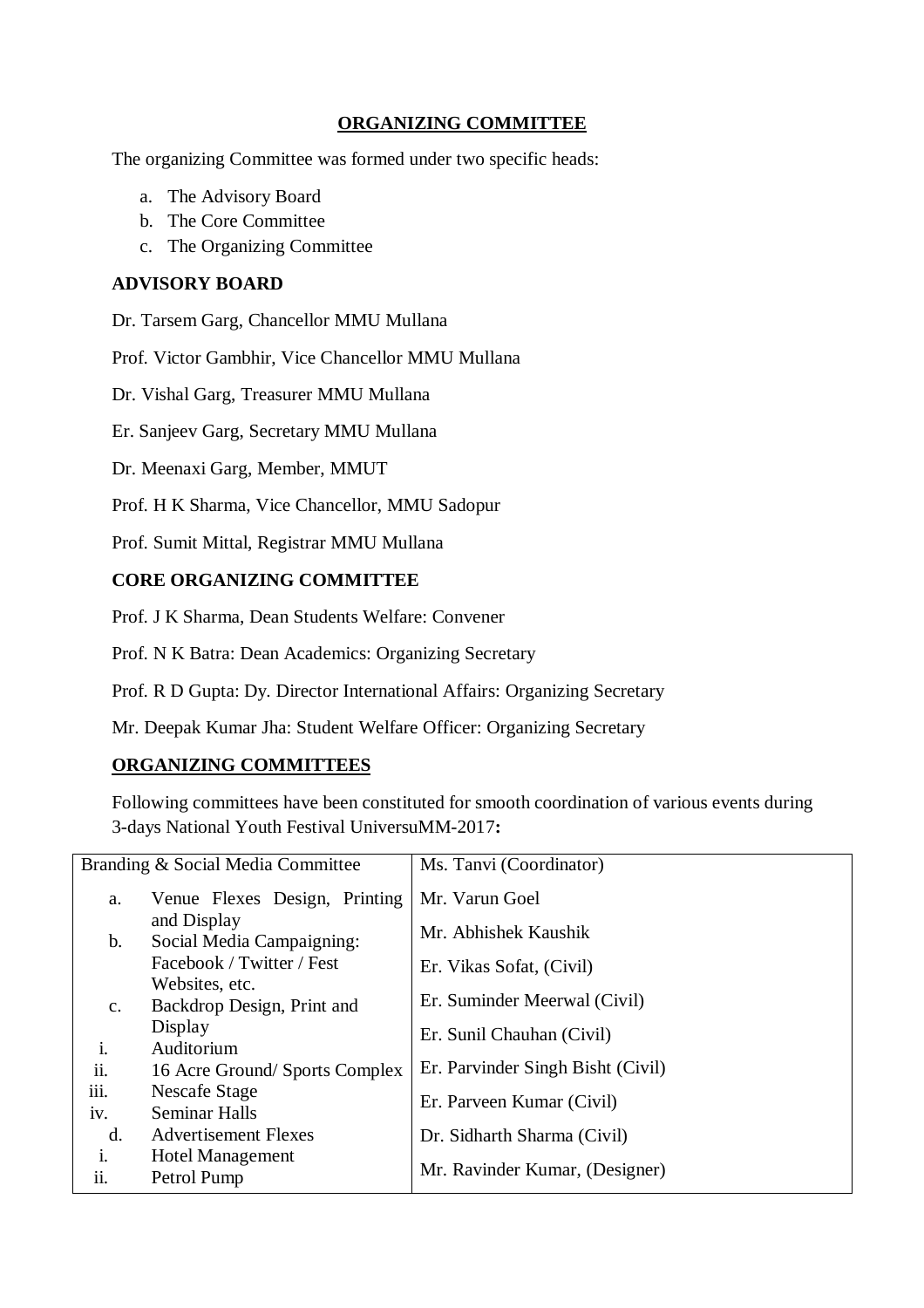| iii.<br>Holi turn<br>Ambala-Yamunanagar Highway<br>iv.                            |                                         |
|-----------------------------------------------------------------------------------|-----------------------------------------|
| Key locations of Ambala and<br>V.                                                 |                                         |
| Yamunanagar<br><b>Buses</b><br>vi.                                                |                                         |
| Other key locations of university<br>vii.                                         |                                         |
| <b>Invitation Committee</b>                                                       | Dr. Anil Sharma, Bio-Tech (Coordinator) |
| Preparation and distribution of invitation                                        | Ms. Paavan Singhal, Bio-Tech            |
| cards to Chief Guest and other dignitaries                                        | Dr. Ashok Garg, Lib.                    |
|                                                                                   | Mr. Rahul Kumar, MBA                    |
|                                                                                   | Mr. Mukesh Mehta, ERP                   |
|                                                                                   | Mr. Jai Kumar                           |
| <b>Registration Committee</b>                                                     | Dr. Arun Gupta, ME (Coordinator)        |
| Handling the registration calls and<br>a.                                         | Dr. Tarun Gulati, ECE                   |
| mails<br>b. Developing Online module & Offline                                    | Dr. Aman Ganesh, EE                     |
| registration form<br>c. Communication<br>with                                     | Dr. Anil Sharma, Physics                |
| Registered<br>students through calls and mails                                    | Dr. Rashmi Mittal, Physics              |
| d. Processing of data event-wise and<br>handover the information to the central   | Er. Abhijeet, ECE                       |
| cell                                                                              | Er. Vikas Mittal, ECE                   |
|                                                                                   | Er. Vikas Verma, EE                     |
|                                                                                   | Er. Rohit Lamba, ECE                    |
|                                                                                   | Dr. Deepak Sharma, ECE                  |
|                                                                                   | Mr. Sanjeev Saini, ME                   |
|                                                                                   | Mr. Ghanshyam Goyal, ME                 |
|                                                                                   | Ms. Priyanka, EE                        |
|                                                                                   | Dr. Nipun Aggarwal, MBA                 |
| Advertising, Distribution and Photography<br>(Off Campus / In campus Campaigning) | Er. Karan Aggarwal, ECE (Coordinator)   |
| Preparation of UniversuMM Notice<br>a.                                            | Ms. Jaspreet, Pharmacy                  |
| Boards for key locations to ensure                                                | Dr. Shipra Gupta, Law                   |
| proper publicity of the notices.<br>Preparing the important/probable list<br>b.   | Ms. Komal, MBA                          |
| of colleges                                                                       | Mr. Dalip, MCA                          |
| Dispatching<br>UniversuMM<br>the<br>$\mathbf{c}$ .<br>advertising material        | Dr. Manoj (Physiotherapy)               |
| Distributing<br>the<br>material<br>to<br>our<br>d.                                | Mr. Sandeep Raheja (HM)                 |
| Ambassadors                                                                       | Dr. Preeti (Dental)                     |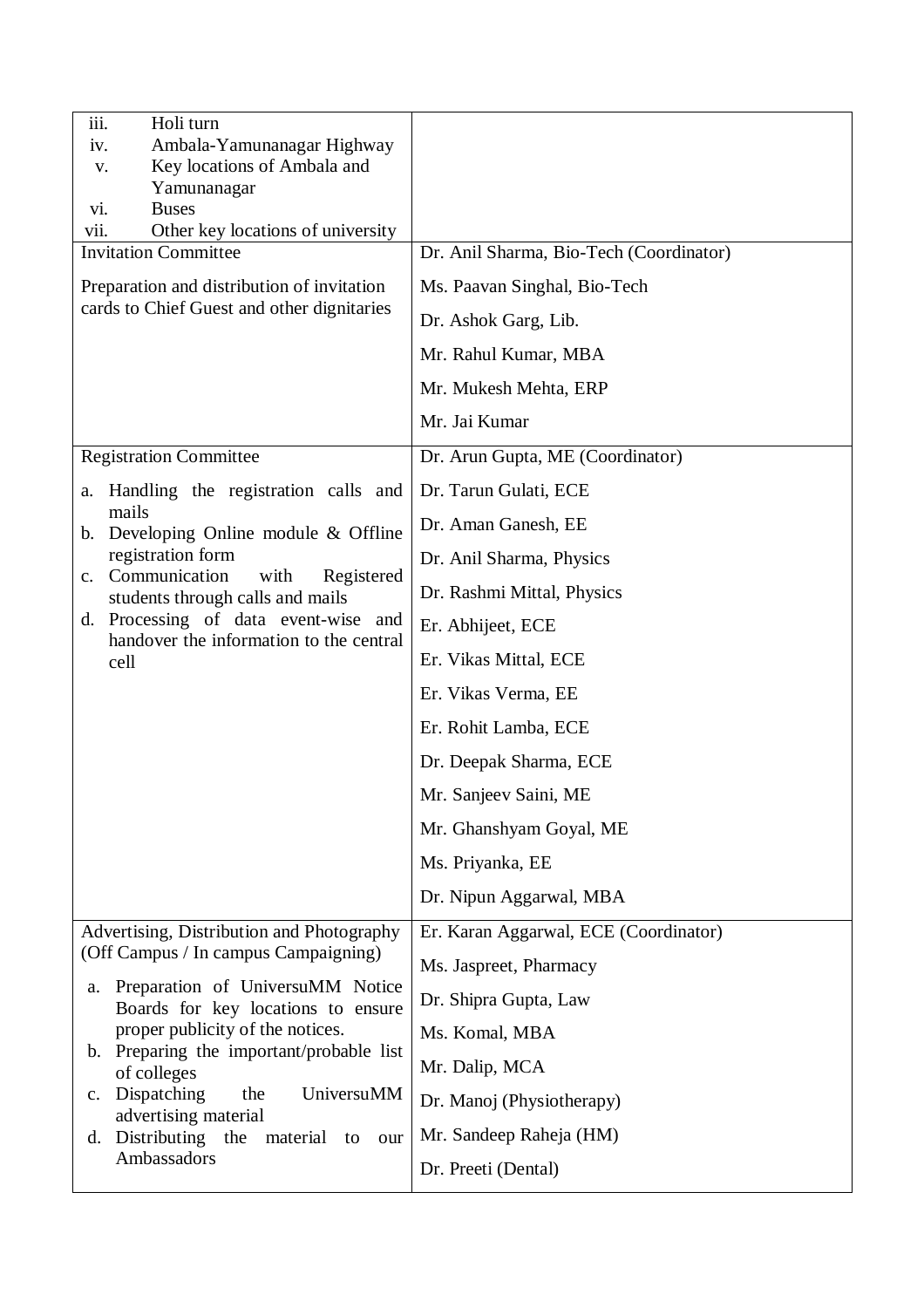| Selection of MMU<br>students<br>for<br>e.                                      | Mr. Bankim, Nursing                      |
|--------------------------------------------------------------------------------|------------------------------------------|
| advertising in various regions                                                 |                                          |
| Constituting advertising teams<br>of<br>f.                                     |                                          |
| MMU Faculty for various areas<br>Arranging the<br>vehicles<br>for<br>the<br>g. |                                          |
| advertising teams                                                              |                                          |
| Transport, Hospitality & Stay Committee                                        | Dr. Sanjay Panwar, Physics (Coordinator) |
| Buses for participants<br>a.                                                   | Dr. Kapil Gupta, ECE                     |
| Conveyance and Hospitality<br>for<br>b.<br>Judges                              | Dr. Deepak Tyagi, Phy.                   |
| c. Liaison with Star (Pick up $&$ Stay of                                      | Mr. Rajeev Sherawat (Physics)            |
| Star and his crew)<br>arrangement<br>of<br>Stay<br>outside<br>d.               | Mr. Bharam Prakash (Physics)             |
| participants and Contingent teacher<br>In-charges                              | Mr. Kamal Prakash, IT                    |
| Handling the Hospitality calls<br>e.                                           | Mr. Vivek Sheel, Chem.                   |
|                                                                                | Mr. Ankit Srivastava, Phy.               |
|                                                                                | Mr. Satnam                               |
|                                                                                | Mr. Suresh, Hostel Warden                |
|                                                                                | Mr. Beant Singh, Hostel Warden           |
|                                                                                | Mr. Rohit, Hostel Warden                 |
|                                                                                | Mr. Ravinder, Hostel Warden              |
|                                                                                | Mr. Surinder, Hostel Warden              |
| Literary Events & Anchoring Committee                                          | Dr. Tanu Gupta, HUM (Coordinator)        |
| <b>Conduct of Literary Events</b>                                              | Dr. Parnita Dogra, Chem.                 |
| Selection of anchors for various<br>events including Star Night,               | Ms. Prabha, HUM                          |
| Fashion Show, Battle of Bands and                                              | Dr. Ritu, HUM                            |
| Inaugural and Valedictory function<br>and other Universumm events.             |                                          |
| Judges Invitation and Tie up                                                   | Dr. Deepak Gupta, Maths (Coordinator)    |
| a. Decision on Judges to be called for                                         | Dr. Vandana Sharma, Physics              |
| various events keeping in the view the<br>cash prizes involved                 | Dr. Gunjan, HUM                          |
| b. Decision and Payment of Judges                                              | Dr. Vishal, Maths                        |
| remuneration and TA                                                            | Mr. Adesh Tripathi (Maths)               |
|                                                                                | Mr. Sudhir (Sports)                      |
| Result, Record (File) & Data Maintenance                                       | Prof. Sandeep Goyal (CSE) (Coordinator)  |
| Committee                                                                      | Dr. Rajneesh Gujral, CSE                 |
| Preparation of participant files<br>a.                                         | Dr. Amit Bindal, CSE                     |
|                                                                                |                                          |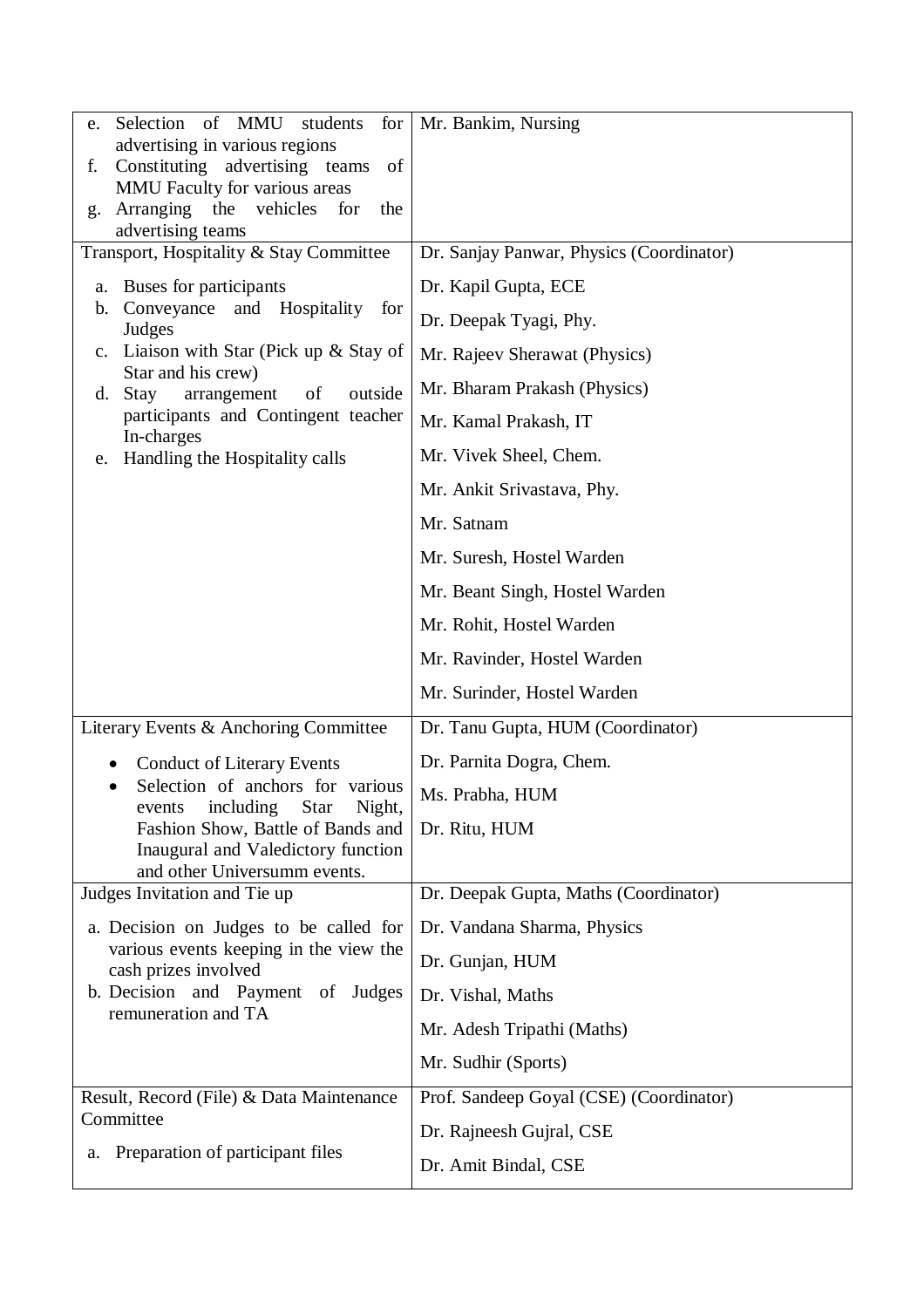| Preparation event coordinator and<br>b.           | Dr. Rohit Vaid, CSE                                 |
|---------------------------------------------------|-----------------------------------------------------|
| judges file<br>Event result management<br>c.      | Mr. Neeraj Mangla, CSE                              |
|                                                   | Er. Mohit Chhabra, CSE                              |
|                                                   | Er. Puneet Banga, CSE                               |
|                                                   | Er. S.P. Singh, CSE                                 |
|                                                   | Mr. Ankur Mangla, CSE                               |
|                                                   | Er. Bhupesh Gupta, CSE                              |
|                                                   | Ms. Sandhya Bansal, CSE                             |
| Hospitality for Inaugural & Valedictory           | Mr. Ashutosh Mathur, HM (Coordinator)               |
| Function                                          | Mr. Ravi Kumar, M.M. Continental                    |
|                                                   | Mr. Rohan Kumar, HM                                 |
| Security & Discipline Committee                   | Sh. B.S. Beniwal, Director (Security) (Coordinator) |
|                                                   | Mr. Yaad Ram                                        |
|                                                   | Mr. Shiv Kumar Sharma                               |
| Maintenance Committee                             | Er. Lovekesh, SDO (Coordinator)                     |
|                                                   | Er. Mohit Gupta, JE                                 |
|                                                   | Er. Ashwani Jain, JE                                |
|                                                   | Mr. Satish                                          |
|                                                   | Mr. Manjeet                                         |
|                                                   | Mr. Hardeep                                         |
|                                                   | Mr. Lokinder                                        |
| <b>Essential Services &amp; Support Committee</b> | Sh. Jaspal Deswal (Coordinator)                     |
|                                                   | Mr. Jai Kumar                                       |
|                                                   | Sh. Harpreet Singh                                  |
|                                                   | Mr. Ankush Bindle                                   |
|                                                   | Mr. Sandeep (Store)                                 |
|                                                   | Mr. Davinder Sharma (Store)                         |
|                                                   | Ms. Manjeet Kaur (Purchase)                         |
|                                                   | Mr. Naveen (Constn. Store)                          |
|                                                   | Mr. Chaman                                          |
| <b>Accounts Committee</b>                         | Mr. R.K. Kaushik (Coordinator)                      |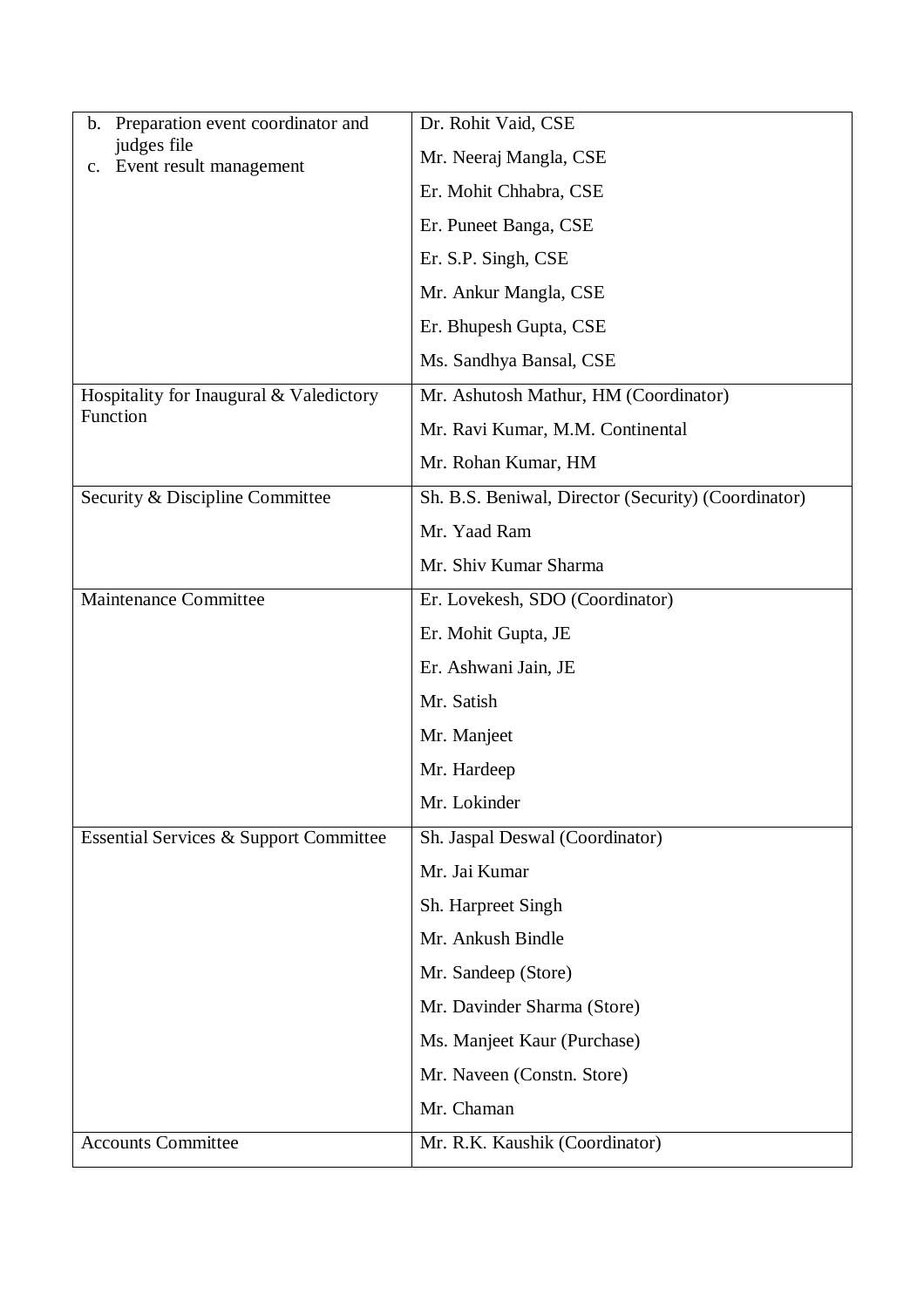|                                                                                | Mr. Sanjay Jindal                       |
|--------------------------------------------------------------------------------|-----------------------------------------|
|                                                                                | Mr. Harwinder Singh                     |
|                                                                                | Mr. Naveen                              |
| Medical aid committee                                                          | Dr. Jagdeep Singh, Physiotherapy        |
|                                                                                | Dr. Vandana, Physiotherapy              |
| Light and sound Committee                                                      | Dr. Kapil Goyal, ME (Coordinator)       |
|                                                                                | Mr. Deepak Jha, SWO                     |
|                                                                                | Mr. Karan Aggarwal, ECE                 |
|                                                                                | Mr. Satish (Electrician)                |
|                                                                                | Mr. Chand Ram                           |
|                                                                                | Mr. Ram Das                             |
| Hardware Support Committee                                                     | Mr. Arun Kaura, (Coordinator)           |
| (UIITM Cell)                                                                   | Mr. Ram Pal Mishra                      |
|                                                                                | Mr. Gurcharan                           |
|                                                                                | Mr. Kamal Chauhan                       |
|                                                                                | Mr. Chander Mohan                       |
| <b>Resource Management Committee</b>                                           | Mr. Manmmet Singh (Coordinator)         |
|                                                                                | Mr. Ghanshyam Goel                      |
|                                                                                | Mr. Jagpal                              |
|                                                                                | Mr. Ramsharan                           |
| Press & Media Committee                                                        | Mr. Vivek Bhatnagar (MCA) (Coordinator) |
|                                                                                | Mr. Pradeep Garg                        |
|                                                                                | Mr. Vinod Shapru (Marketing)            |
| Certificate & Award Committee                                                  | Dr. Anish Kaushik, ME (Coordinator)     |
| <b>Certificate Design/Printing</b><br>a.                                       | Mr. Puneet Aggarwal, EE                 |
| Participation<br>i.<br>Winners<br>ii.                                          | Er. Aman Ganesh, EE                     |
| Organizers<br>iii.<br>Selection and procurement of<br>b.                       | Er. Ashu Ahuja, EE                      |
| <b>Trophies and Medals</b>                                                     | Er. Vikas Verma, EE                     |
| Preparation and distribution of<br>$c_{\cdot}$<br>certificates                 |                                         |
| d. Judges mementos                                                             |                                         |
| Distribution of mementos/medals/<br>e.<br>trophies during valedictory function |                                         |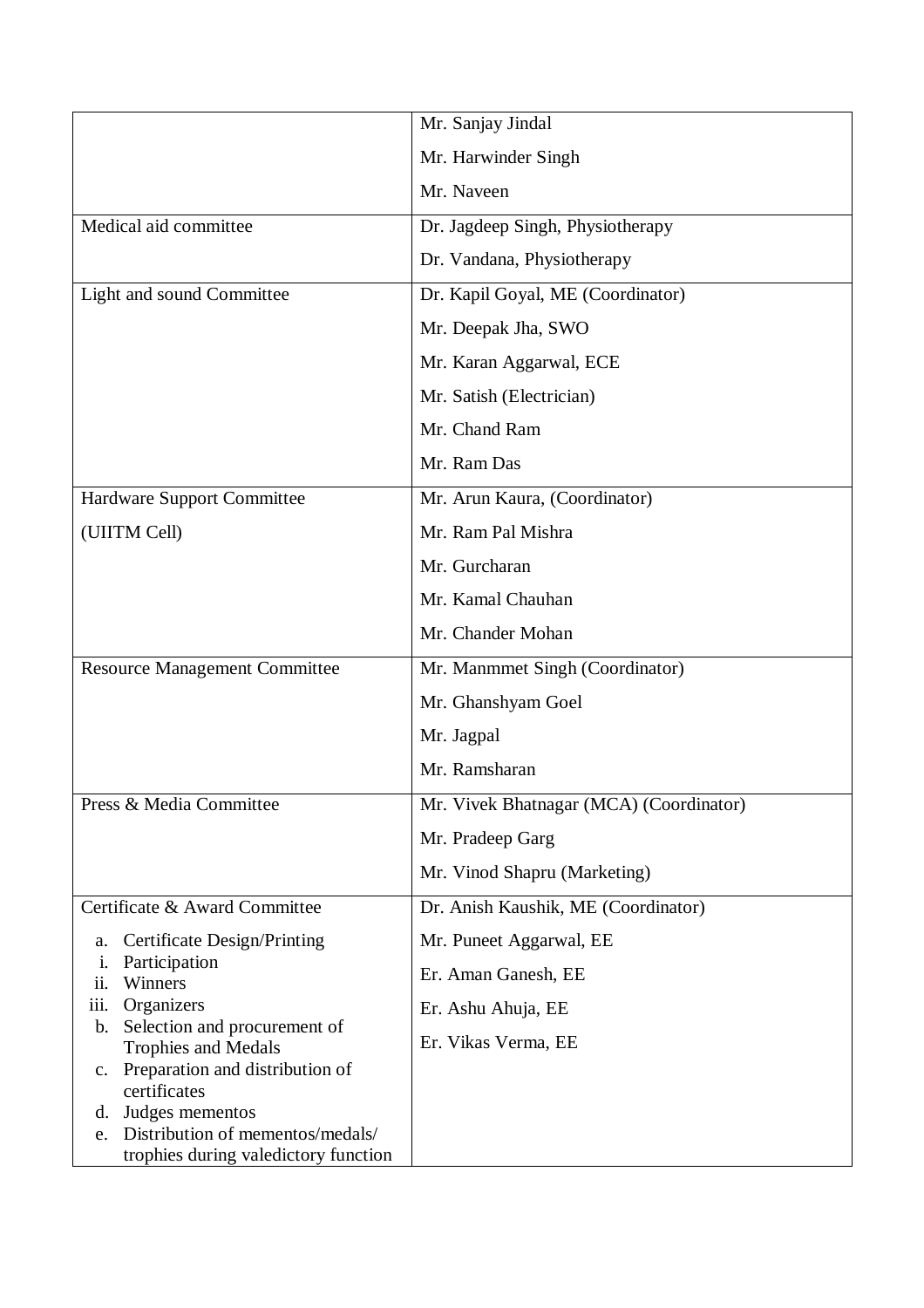| Cash prizes for students (cheques<br>f.<br>preparation & distribution)    |                                            |
|---------------------------------------------------------------------------|--------------------------------------------|
| Website Design, Maintenance & Updation                                    | Dr. Arun Gupta (ME) (Coordinator)          |
|                                                                           | Mr. Ankit Kumar                            |
|                                                                           | Mr. Vishal Gouri                           |
|                                                                           | Mr. Shashi Kant                            |
|                                                                           | Mr. Vikas                                  |
| Decoration of venues and M M University                                   | Ms. Ritu, MMIS                             |
| Key locations                                                             | Mr. Sachin, MMIS                           |
| Star night<br>a.<br><b>Informal Stage</b><br>b.                           |                                            |
| Auditorium<br>c.                                                          |                                            |
| Graffiti<br>d.<br><b>Sports Committee</b>                                 | Dr. Parminder Nain, Pharmacy (Coordinator) |
|                                                                           | Dr. R.C. Sharma, ME                        |
|                                                                           |                                            |
|                                                                           | Dr. Amit Aggarwal, Dental                  |
|                                                                           | Mr. Lakshmikant (Law)                      |
|                                                                           | Ms. Dolly Sethi (MBA)                      |
|                                                                           | Dr. Kuldeep Singh (Medical)                |
|                                                                           | Mr. Adiyta (Hum.)                          |
|                                                                           | Mr. Sudhir, Sports                         |
|                                                                           | Mr. Gurdyal, Sports                        |
|                                                                           | Mr. Nirbhay Singh, Sports                  |
| <b>Cultural Events Committee</b>                                          |                                            |
| Dr. Kapil Goyal, ME (Coordinator)                                         |                                            |
|                                                                           | Er. Karan Aggarwal, ECE (Co-cordinator)    |
| School Ground in front of Sports Complex                                  | Dr. Vishal Gupta, ME (Coordinator)         |
| & Ceremony Committee                                                      | Mr. Sameer Sharma, ME                      |
| Preparation and Finalization<br>of<br>Cultural<br>for<br>Programme<br>the | Mr. Ramesh Chand, ME                       |
| Inaugural & Valedictory Function                                          | Ms. Iti, ME                                |
|                                                                           | Mr. Jastinder Singh, ME                    |
| <b>Nescafe Ground</b>                                                     | Dr. Joginder Singh, Chem. (Coordinator)    |
|                                                                           | Dr. Vinod, Chem.                           |
|                                                                           | Dr. Mayank Kinger, Chem.                   |
|                                                                           |                                            |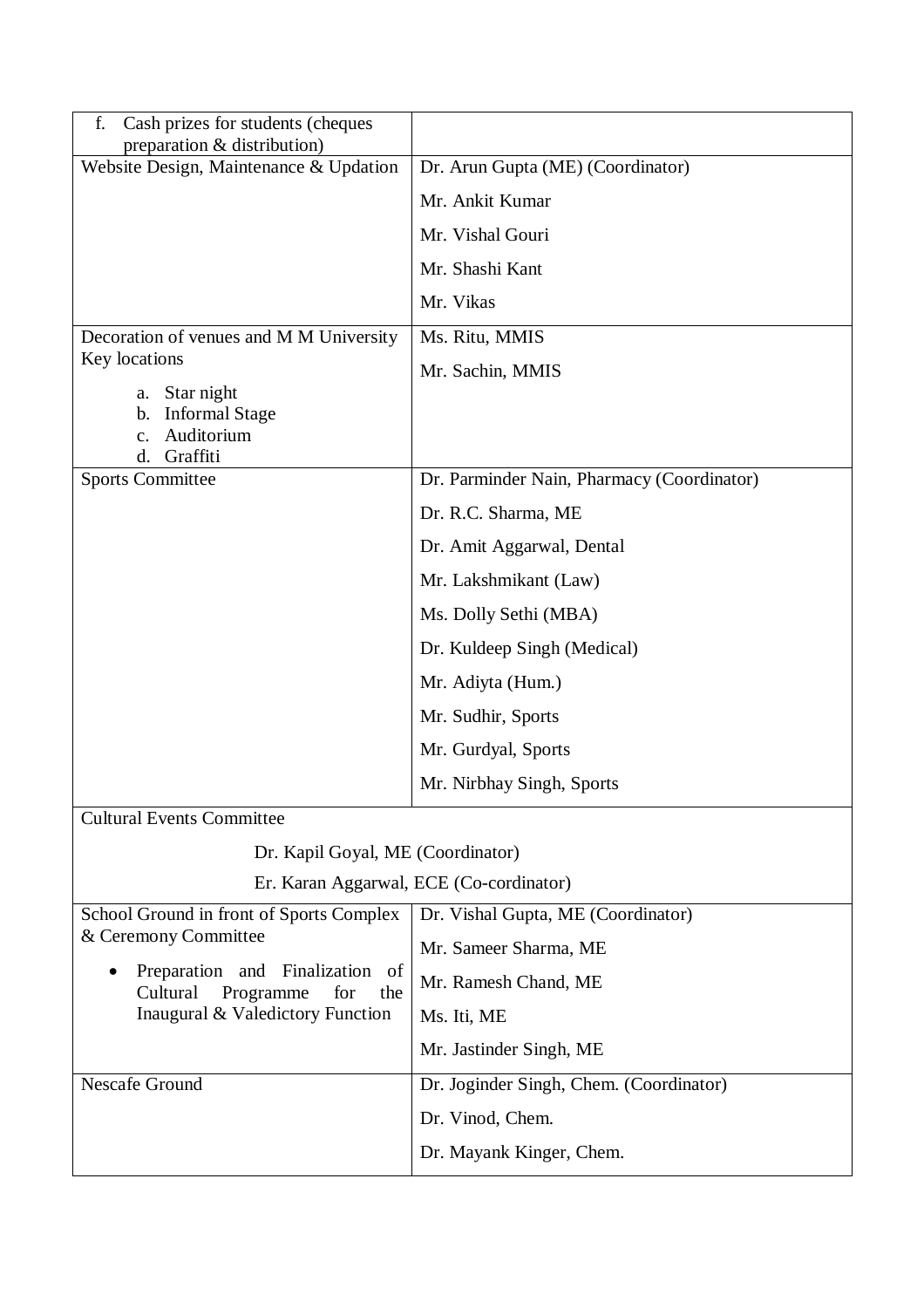|                                      | Dr. Jyoti, Chem.                          |
|--------------------------------------|-------------------------------------------|
|                                      | Mr. Abhay Bindal, ECE                     |
| Auditorium                           | Dr. Sharad Sharma, ECE (Coordinator)      |
|                                      | Dr. Kuldeep Kumar, ECE                    |
|                                      | Dr. Shobit Saxsena, ECE                   |
|                                      | Mr. Anuj Goel, ECE                        |
|                                      | Mr. Gaurav Sandhu, Civil                  |
|                                      | Mr. Gaurav Sharma, EE                     |
| Admin Front Ground                   | Dr. Vikas Beniwal, Bio-Tech (Coordinator) |
|                                      | Dr. Aneesh Kaushik, ME                    |
|                                      | Dr. Jitender Chabra, ME                   |
|                                      | Dr. Deepak Kumar, ME                      |
|                                      | Dr. Mukesh Yadav, Bio-Tech                |
|                                      | Dr. Diwakar, Bio-Tech                     |
| <b>Fine Arts Events</b>              | Dr. Rajshree Khare, Chem. (Coordinator)   |
| <b>Conduct of Literary Events</b>    | Dr. Pooja Sethi, Chem.                    |
|                                      | Dr. Ankush Khadwal                        |
|                                      | Ms. Nadeem Sharma, HUM                    |
| <b>Technical Events (Mechanical)</b> | Mr. Arvind, ME (Coordinators)             |
| Robo Soccer                          | Mr. Sanjeev Saini, ME                     |
| Cycle-O-Expert                       | Mr. Jastinder, ME                         |
| Lathe Combat                         | Dr. Neeraj Sharma, ME                     |
| <b>Technical Events (Civil)</b>      | Er. Ankush Khadwal, Civil (Coordinator)   |
| Bridge fabrication championship      | Er. Aneesh Goel                           |
| <b>Mighty Cantilever</b>             | Er. Chandan Roy                           |
| Paper cable contest                  | Er. Ashish Singh                          |
| <b>Technical Events (CSE)</b>        | Mr. Vishal Gupta, CSE (Coordinators)      |
| Da Vinci Code                        | Mr. Vishal Gupta                          |
| <b>Break the Internet</b>            | Mr. Vishal Gupta                          |
| <b>Technical Events (ECE)</b>        | Dr. Geeta Kaushik, ECE (Coordinator)      |
| <b>Brain Games</b>                   | Ms. Pooja Kaushik, ECE                    |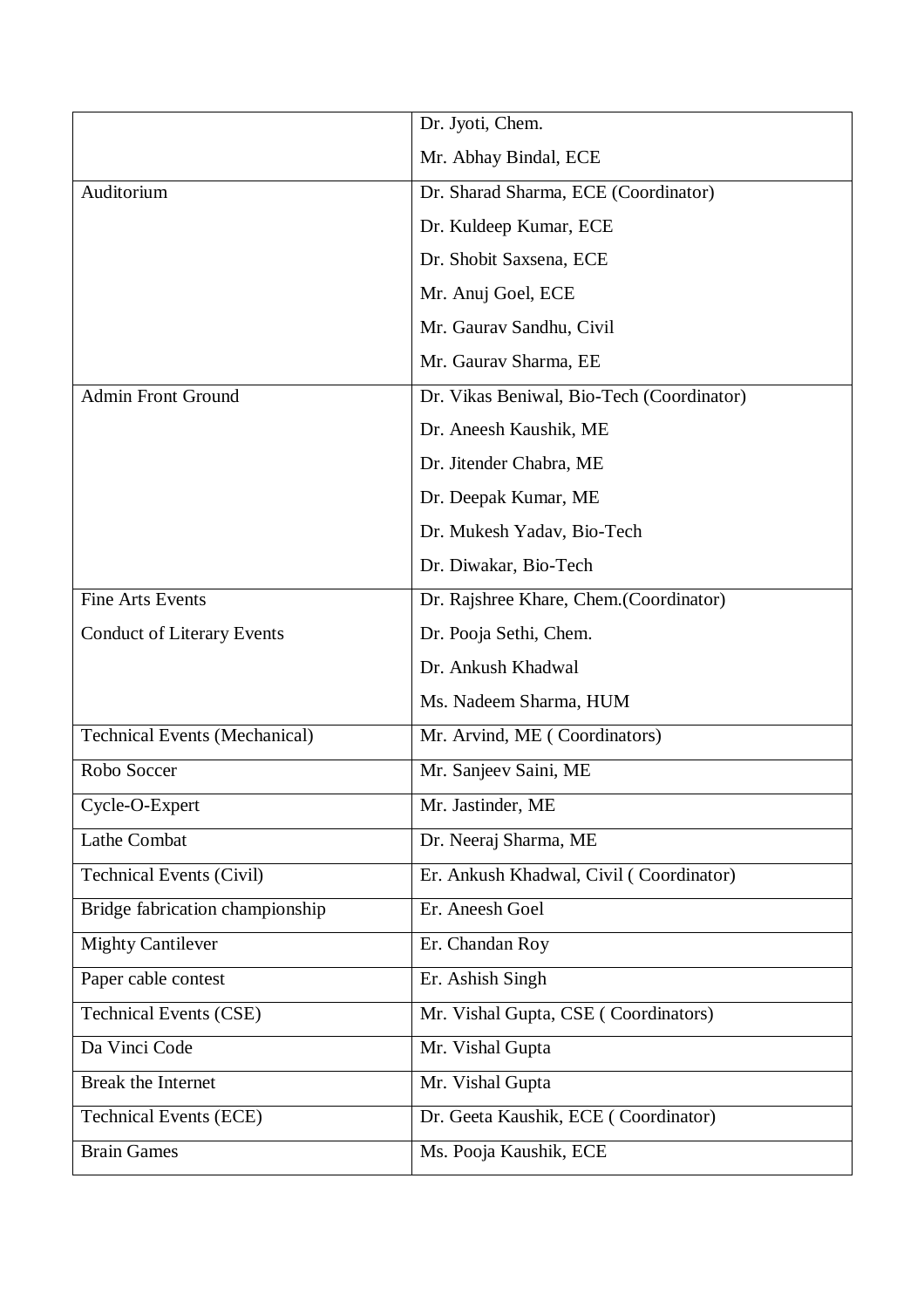| Hurdle Mania                      | Ms. Indu Bala, ECE                      |
|-----------------------------------|-----------------------------------------|
| <b>Technical Events (EE)</b>      | Mr. Yogesh Nangru, EE (Coordinator)     |
| Technovision                      | Mr. Yogesh Nangru                       |
| <b>Technical Events (Biotech)</b> | Dr. Mukesh Yadav, Biotech (Coordinator) |
| Biograffitting                    | Dr. Vikas Meashi (Biotech)              |
|                                   | <b>Technical Events (MCA)</b>           |
| Code – War (Live Project)         | Mr. Dalip Kamboj                        |
| CODE - CRUNCHERS (On-d-Spot-      | Ms. Neha Gupta                          |
| Programming)                      |                                         |
| <b>Hospitality Fest</b>           | Ms. Rekha Kaushik, HM &                 |
|                                   | Mr. Asutosh Mathur, HM (Coordinators)   |
| <b>Fantasize with Flowers</b>     | Ms. Mamta Kaushik, HM                   |
|                                   | Ms. Neha Aanand, HM                     |
| Cook In-Turns                     | Chef Jatender Thakur, HM                |
|                                   | Mr. Rohan Khanna, HM                    |
| <b>Lazatte Mithas</b>             | Chef Monika, HM                         |
|                                   | Chef Madan Singh, HM                    |
| Knowledge Battle                  | Mr. Rakesh Sharma, HM                   |
| Theme Creation Competition        | Mr. Ratan Bisui, HM                     |
|                                   | Mr. Manish Verma, HM                    |
| <b>Management Fest</b>            | Dr. Dharamveer (Coordinator)            |
| App Challenge                     | Dr Priya                                |
|                                   | Ms Rajni                                |
| Mad Ads                           | Ms. Komal Ahuja                         |
|                                   | Dr. Bhawna Sareen                       |
| <b>Rural Promocio</b>             | Ms. Vevita Priya                        |
|                                   | Ms. Indu Kochar                         |
| Biz intelligence                  | Ms. Monika Sharma                       |
|                                   | Ms. Shiwani                             |
| CEO talk                          | Ms. Dolly Sethi                         |
|                                   | Dr. Meenu Gupta                         |
| Cric Bid                          | Mr. Rahul Sachdeva                      |